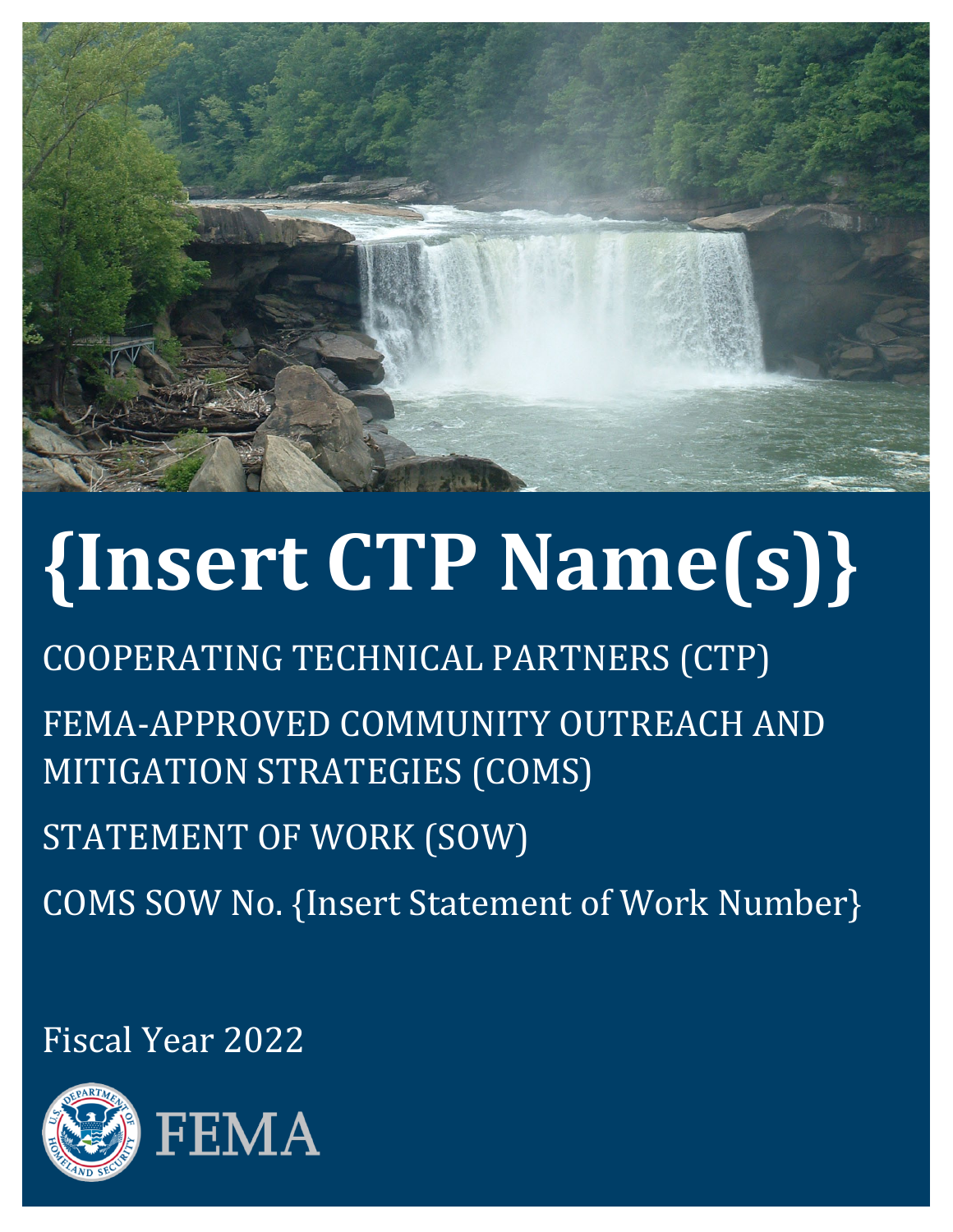This page intentionally left blank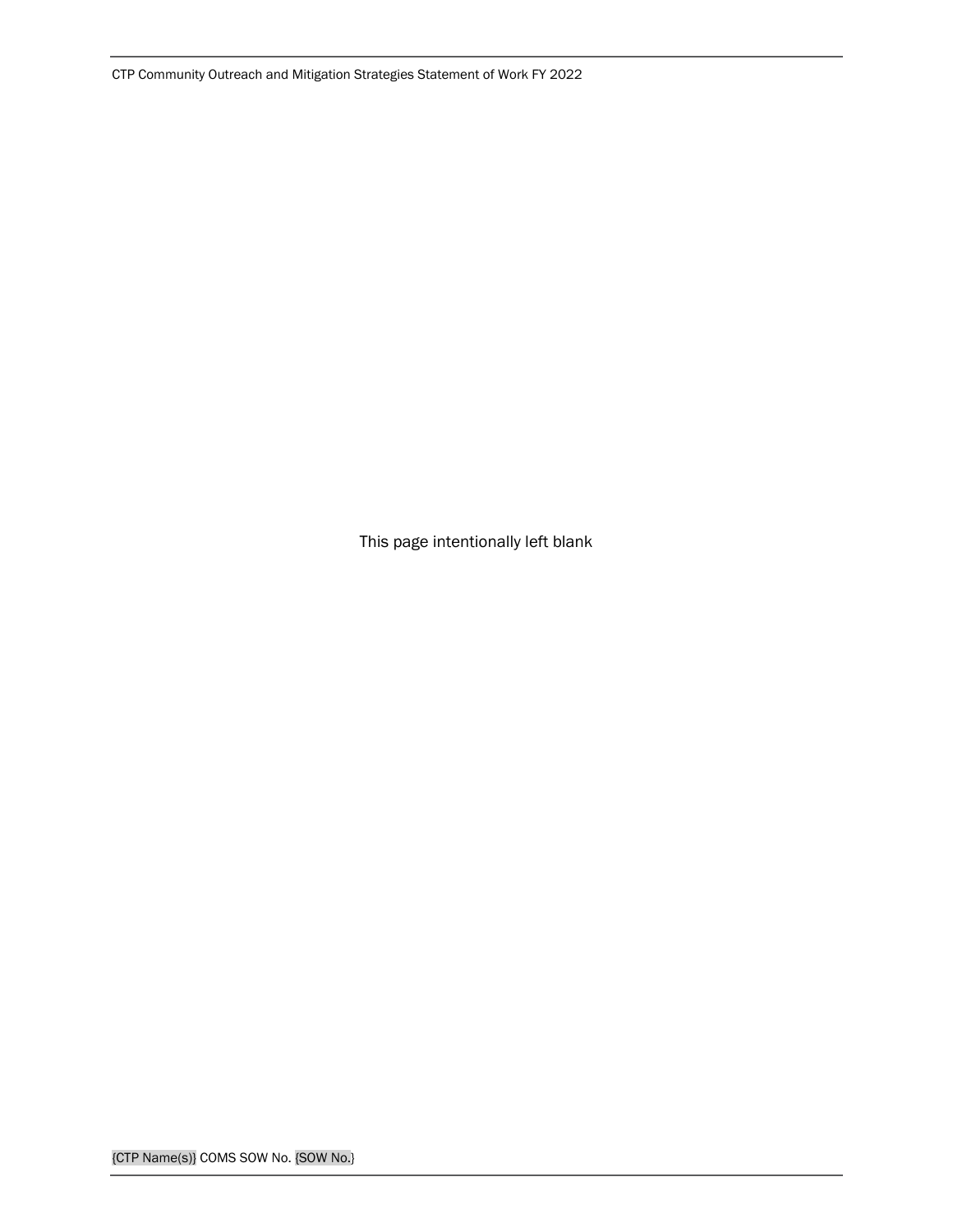# **Table of Contents**

| 1. |       |  |  |  |  |
|----|-------|--|--|--|--|
|    | 1.1.  |  |  |  |  |
|    | 1.2.  |  |  |  |  |
|    | 1.3.  |  |  |  |  |
|    | 1.4.  |  |  |  |  |
|    | 1.5.  |  |  |  |  |
|    | 1.6.  |  |  |  |  |
|    | 1.7.  |  |  |  |  |
| 2. |       |  |  |  |  |
|    | 2.1.  |  |  |  |  |
|    | 2.2.  |  |  |  |  |
|    | 2.3.  |  |  |  |  |
|    | 2.4.  |  |  |  |  |
|    | 2.5.  |  |  |  |  |
|    | 2.6.  |  |  |  |  |
|    | 2.7.  |  |  |  |  |
|    | 2.8.  |  |  |  |  |
|    | 2.9.  |  |  |  |  |
|    | 2.10. |  |  |  |  |
|    |       |  |  |  |  |
|    |       |  |  |  |  |
|    |       |  |  |  |  |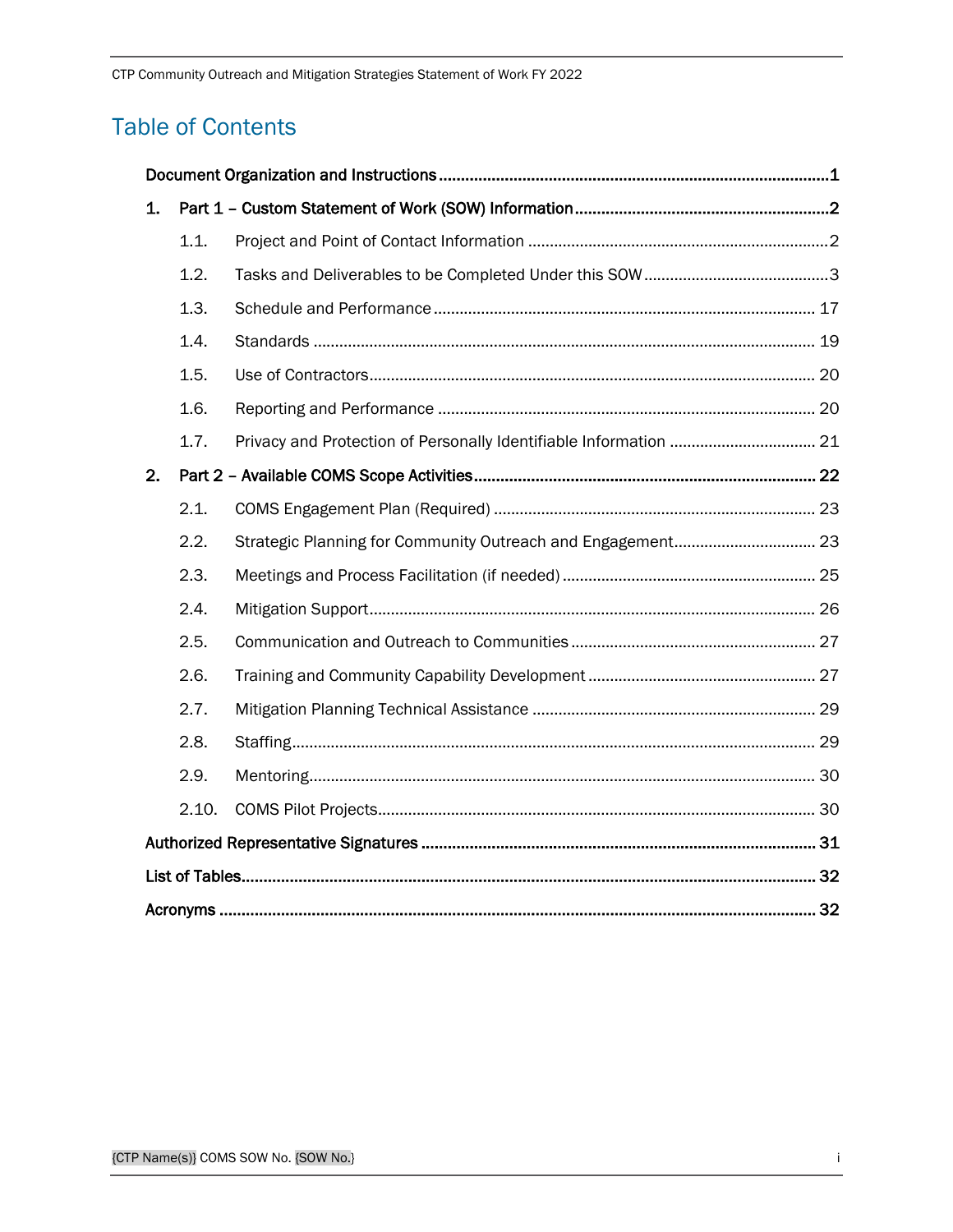# <span id="page-3-0"></span>Document Organization and Instructions

This template should be used by Cooperating Technical Partners (CTPs) applying for an award to complete Community Outreach and Mitigation Strategies activities.

This document is organized into two parts to simplify and streamline the Statement of Work (SOW) completion process and improve the usability of the SOW for both the Cooperating Technical Partner (CTP) and Federal Emergency Management Agency (FEMA).

Part 1 provides areas for the CTP to detail custom SOW elements (formatted in tables), along with required elements which cannot be modified by individual CTPs:

- Part 1.1 1.3. These sections are where the CTP will provide a narrative on the project and identify the scope elements to be completed under this SOW. Opportunities to clarify or modify the standard descriptions and deliverables on fundable activities (as shown in Part 2) are provided. Additionally, the CTP will indicate the schedule for delivery, leverage, budget, performance measures, etc.
- Part 1.4 Part 1.7. These sections include standard language the CTP is agreeing to, around standards, use of contractors, reporting and performance, and privacy and protection of personally identifiable information (PII). No inputs or edits may be required by the CTP.

Part 2 of this document provides standard language on available fundable scope activities. If the CTP indicates in Part 1 that they are applying for an individual fundable activity, the CTP is agreeing to scope as written in Part 2 under that subsection unless otherwise noted in Part 1. CTPs have the opportunity to customize this language (by note/deliverable additions, subtractions, etc.) after each scope element in the "Custom Scope Elements." If the text is accepted as-is, there is no need to copy text from Part 2 into Part 1, it is incorporated by reference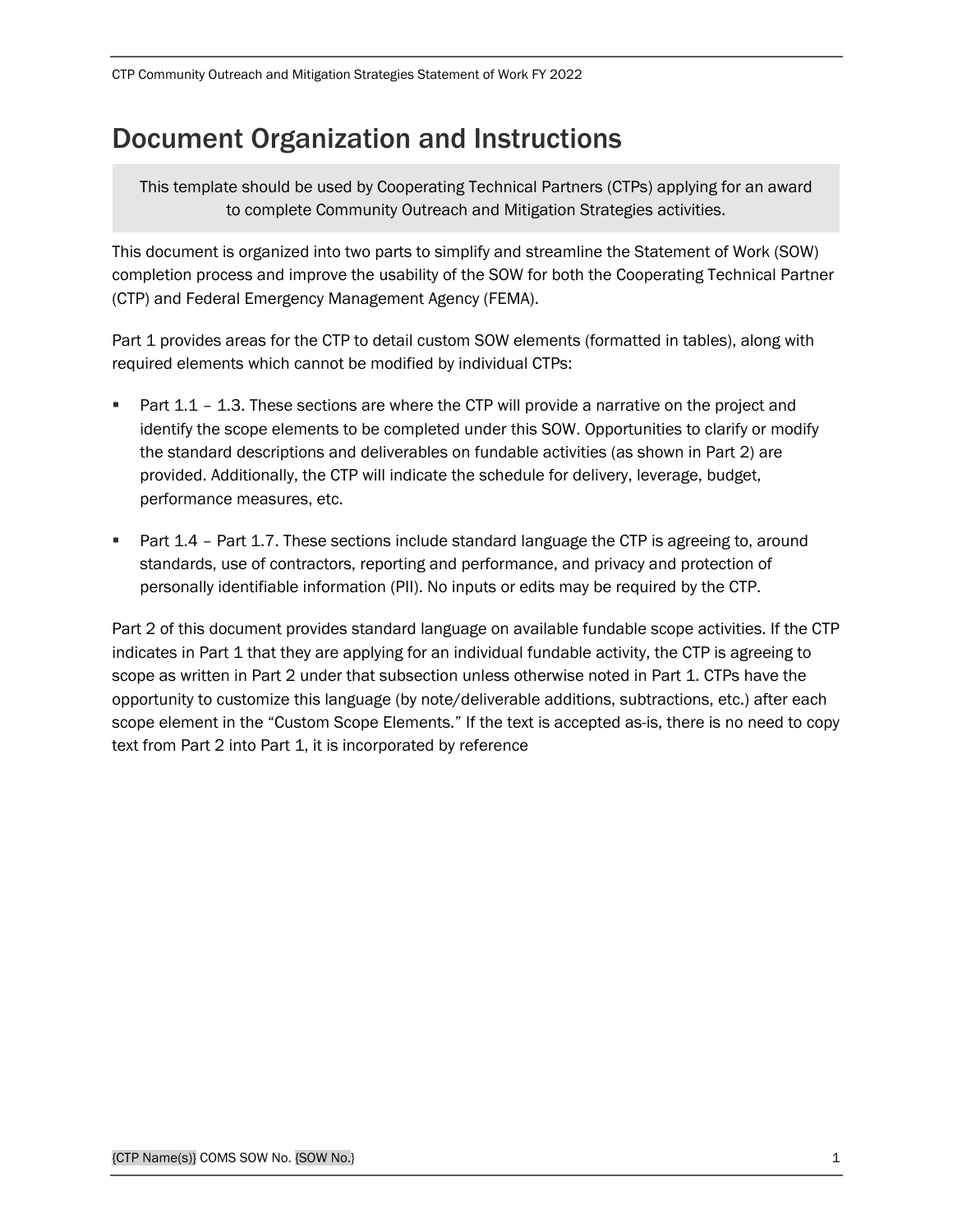# <span id="page-4-0"></span>1. Part 1 – Custom Statement of Work (SOW) Information

In accordance with the CTP Partnership Agreement referenced in [Table 1](#page-4-2) between {insert name of community(ies) or county} (herein referred to as "CTP") and the FEMA, the following explains the scope to be undertaken by {insert name of community(ies) or county} to enhance communication and coordination detailed within this COMS SOW No. {Insert SOW #} as follows:

## <span id="page-4-1"></span>1.1. Project and Point of Contact Information

Instructions: Complete [Table 1](#page-4-2) below with the basic project information and point of contact (POC) information for both the CTP and FEMA staff.

| <b>Information Type</b>                                                                                                                                                                  | <b>Insert Information</b>                                                    |
|------------------------------------------------------------------------------------------------------------------------------------------------------------------------------------------|------------------------------------------------------------------------------|
| <b>CTP Organization Name:</b>                                                                                                                                                            | {Insert CTP name}                                                            |
| CTP Contractor Working on the activities in this<br>SOW:                                                                                                                                 | {Insert name of CTP contractor, if applicable}                               |
| Optional, only if contractors have already been<br>identified; contractor support may be used for<br>all activities except Staffing and Mentoring,<br>which must be completed by the CTP |                                                                              |
| CTP Partnership Agreement Date:                                                                                                                                                          | {Insert Partnership Agreement Date}                                          |
| Period of Performance:                                                                                                                                                                   | {Insert Start Date} to {Insert End Date}                                     |
| <b>CTP Project Manager:</b>                                                                                                                                                              | {Insert name of CTP Project Manager}                                         |
| FEMA Regional Project Officer (PO):<br>When necessary, additional FEMA assistance<br>should be requested through the FEMA<br>Regional Project Officer                                    | {Insert name of FEMA Regional Project Officer}<br>{Insert FEMA region}       |
| FEMA Funding to Complete this COMS SOW:                                                                                                                                                  | {Insert amount of funding provided by FEMA<br>through Cooperative Agreement} |

#### <span id="page-4-2"></span>Table 1. Project and Point of Contact Information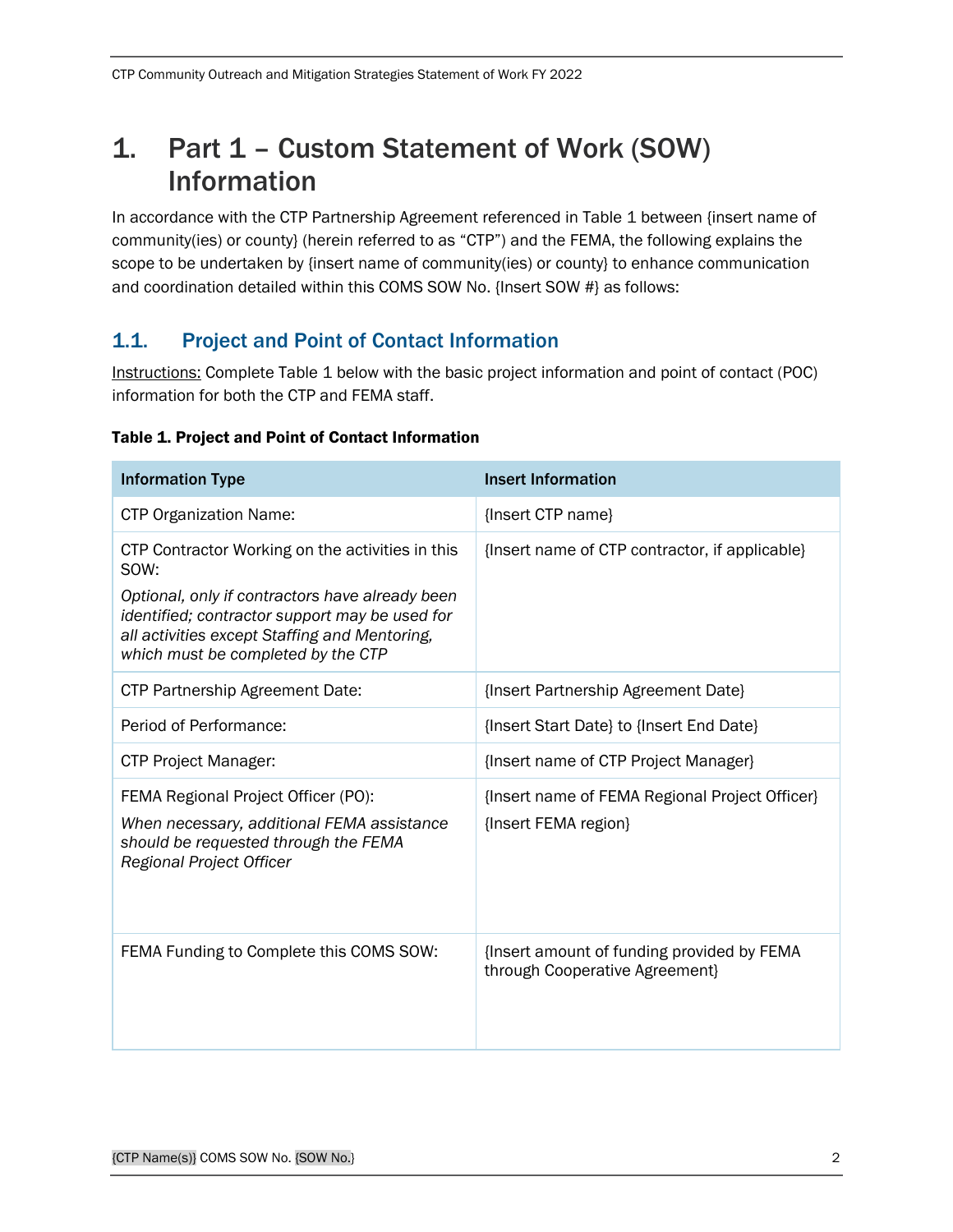| <b>Information Type</b>                                                                                                                                                                                                                                                                                                                                                                                                                                                                    | <b>Insert Information</b>                                                                                                                                                                                                                                                                                                                                                        |
|--------------------------------------------------------------------------------------------------------------------------------------------------------------------------------------------------------------------------------------------------------------------------------------------------------------------------------------------------------------------------------------------------------------------------------------------------------------------------------------------|----------------------------------------------------------------------------------------------------------------------------------------------------------------------------------------------------------------------------------------------------------------------------------------------------------------------------------------------------------------------------------|
| <b>CTP Estimated Leverage:</b><br>Final Leverage dollars or units will be entered<br>as applicable in the Manage Data Development<br>Task Workflow in the Mapping Information<br><b>Platform (MIP).</b> Leverage data shown here is an<br>estimate of available Leverage at the time the<br>scope is prepared and may be refined<br>throughout the project. See <b>Estimating the</b><br><b>Value of Partner Contributions to Flood</b><br><b>Mapping Projects "Blue Book" (Blue Book)</b> | {Based on Blue Book estimated to be provided}                                                                                                                                                                                                                                                                                                                                    |
| <b>Project Team Coordination Activities:</b><br>Throughout the project, all members of the<br>Project Team will coordinate, as needed, to<br>ensure that activities, products, and<br>deliverables meet FEMA requirements and<br>contain accurate, up-to-date information.                                                                                                                                                                                                                 | Meetings, teleconferences, and video<br>conferences with FEMA and other Project Team<br>members {specify frequency or dates for<br>meetings}<br>Telephone conversations with FEMA and other<br>Project Team members on a scheduled {specify<br>schedule for calls} basis and as needed basis,<br>as required<br>Email as needed<br>{Add/delete/modify information, as necessary} |

## <span id="page-5-0"></span>1.2. Tasks and Deliverables to be Completed Under this SOW

#### 1.2.1. NARRATIVE AND AUDIENCE

Instructions: Complete [Table 2](#page-5-1) below with a high-level narrative of the work to be accomplished under this COMS SOW, as well as the intended audience of the project.

<span id="page-5-1"></span>

|  |  |  |  | Table 2. Narrative and Audience |
|--|--|--|--|---------------------------------|
|--|--|--|--|---------------------------------|

| <b>Information Type</b> | <b>Insert Information</b>                                                                                                                                                                                                                                     |
|-------------------------|---------------------------------------------------------------------------------------------------------------------------------------------------------------------------------------------------------------------------------------------------------------|
| <b>SOW Narrative:</b>   | {Provide a high-level summary of what will be accomplished in this project.<br>Maps may be added as appendices to this document as needed and<br>referenced here.}                                                                                            |
| Intended Audience:      | {Provide a high-level list of the intended audience within the footprint of this<br>project including identification of local, state, tribal and territorial<br>communities within the scope of this project/task}, herein referred to as<br>"community(ies)" |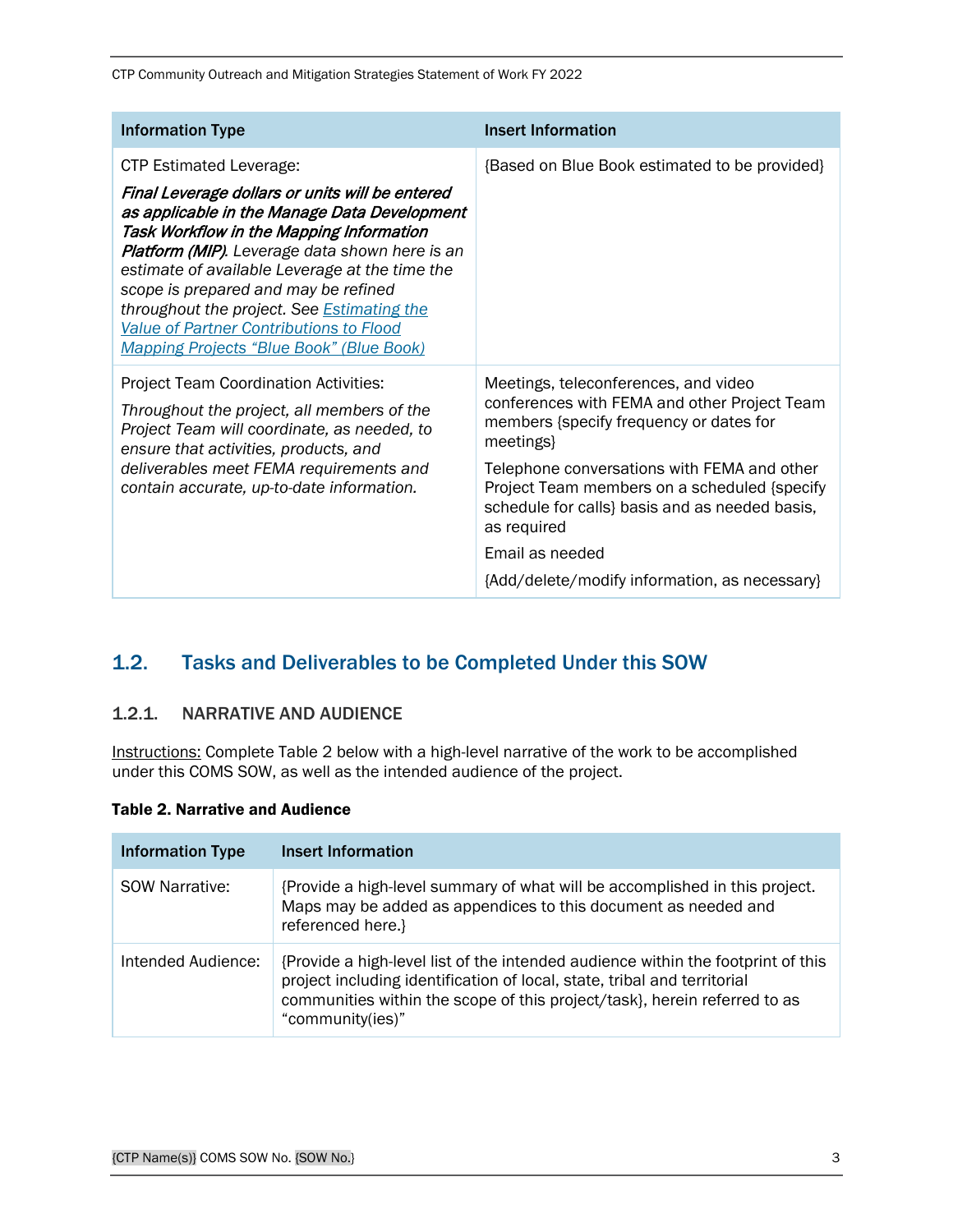#### <span id="page-6-0"></span>1.2.2. PROJECT TASKS AND DELIVERABLES

The following eleven tasks can be accomplished under this COMS SOW:

- COMS Engagement Plan (Required)
- Strategic Planning for Community Engagement
- Meetings and Process Facilitation
- Mitigation Support
- Communication and Outreach to Communities
- Training and Community Capability Development
- **Mitigation Planning Technical Assistance**
- Pilot Projects
- Internal Partner Support Activities:
	- o Mentoring
	- o Staffing

These tasks and their associated deliverables are in listed in the sections below.

Instructions: Please fill out the appropriate sections for the work you plan to complete. Required information includes 1) budget information, 2) identification of deliverables to be provided, and 3) description of the detailed scope elements for each relevant task.

Funding information is required per task. If any staff will be directly funded under this grant, please list all project budget and leverage information in [Table 10. Task 8 – Directly Funded Staffing.](#page-14-0) In the leverage table for each task, please indicate the following:

- **A FEMA Contribution.** This is the funding FEMA is providing to the CTP for the completion of this COMS SOW
- B Partner Contribution. Indicate the additional resources required that the CTP will provide to complete the assigned activities for this COMS SOW (also known as *Leverage*). Values shall be based on Blue Book values or actual costs where Blue Book values do not exist. The current Blue Book is dated April 2017 and can be downloaded from FEMA's Information Resource Library at [https://www.fema.gov/sites/default/files/documents/fema\\_risk-map\\_blue-book\\_2017.pdf.](https://www.fema.gov/sites/default/files/documents/fema_risk-map_blue-book_2017.pdf)
- A+B Total Project Cost. The sum of the above two quantities.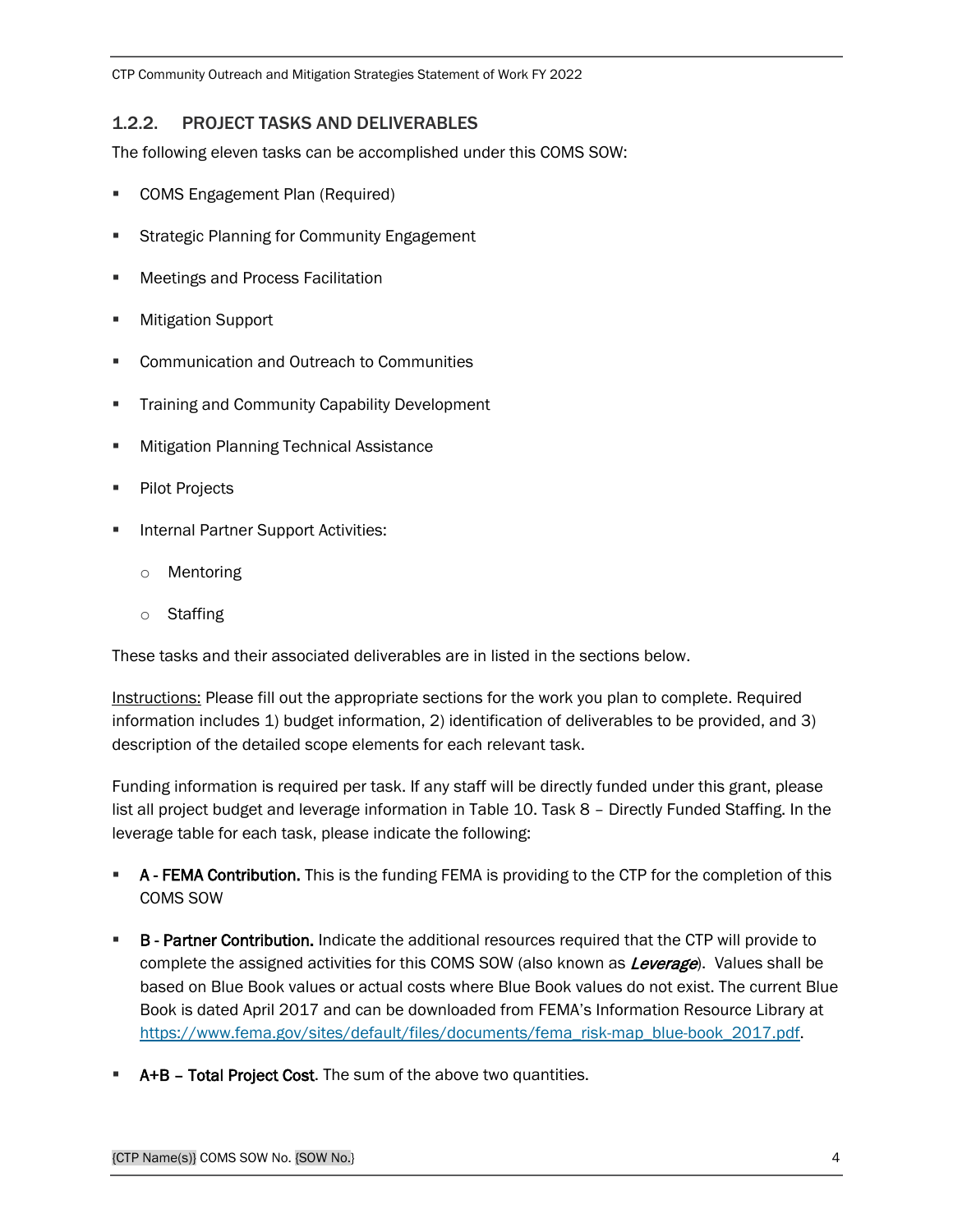#### Task 1 – COMS Engagement Plan (Required)

This task is **required** as a condition of COMS funding - see **Part 2.1**.

Instructions: Please fill out the required information in [Table 3](#page-7-0) below. Insert language in the "Custom Scope Elements" field below if this is a joint plan with the Program Management (PM) SOW task.

<span id="page-7-0"></span>

| Table 3. Task 1 - COMS Engagement Plan |  |  |  |  |  |  |
|----------------------------------------|--|--|--|--|--|--|
|----------------------------------------|--|--|--|--|--|--|

| <b>COMS Task</b>                                                                                                                                                                                                                                                                     | Mark 'X" if task will<br>be done under this<br><b>SOW</b> | $(A)$ FEMA<br><b>Contribution</b> | (B) Partner<br><b>Contribution</b> | $(A+B)$ Total<br><b>Project Cost</b> |  |
|--------------------------------------------------------------------------------------------------------------------------------------------------------------------------------------------------------------------------------------------------------------------------------------|-----------------------------------------------------------|-----------------------------------|------------------------------------|--------------------------------------|--|
| <b>COMS Engagement</b><br>Plan (required as a<br>condition of COMS<br>funding) (see Part 2.1)                                                                                                                                                                                        |                                                           |                                   |                                    |                                      |  |
| <b>Deliverable</b><br>Mark "X" if deliverable will be<br>done under this task                                                                                                                                                                                                        |                                                           |                                   |                                    |                                      |  |
| <b>COMS</b> Engagement Plan (required)                                                                                                                                                                                                                                               |                                                           |                                   |                                    | П                                    |  |
| Combined COMS Engagement and Business Plan                                                                                                                                                                                                                                           |                                                           |                                   |                                    | П                                    |  |
| Other: {Insert additional details}                                                                                                                                                                                                                                                   |                                                           |                                   |                                    |                                      |  |
| <b>Custom Scope Elements</b>                                                                                                                                                                                                                                                         |                                                           |                                   |                                    |                                      |  |
| Note, you are agreeing to the scope as written in <b>Part 2.1 COMS Engagement Plan</b> unless<br>otherwise modified/noted in this cell. If you accept the text as-is, there is no need to copy the<br>wording here. Only provide additional details here on what you plan to modify. |                                                           |                                   |                                    |                                      |  |
| {enter custom scope elements}                                                                                                                                                                                                                                                        |                                                           |                                   |                                    |                                      |  |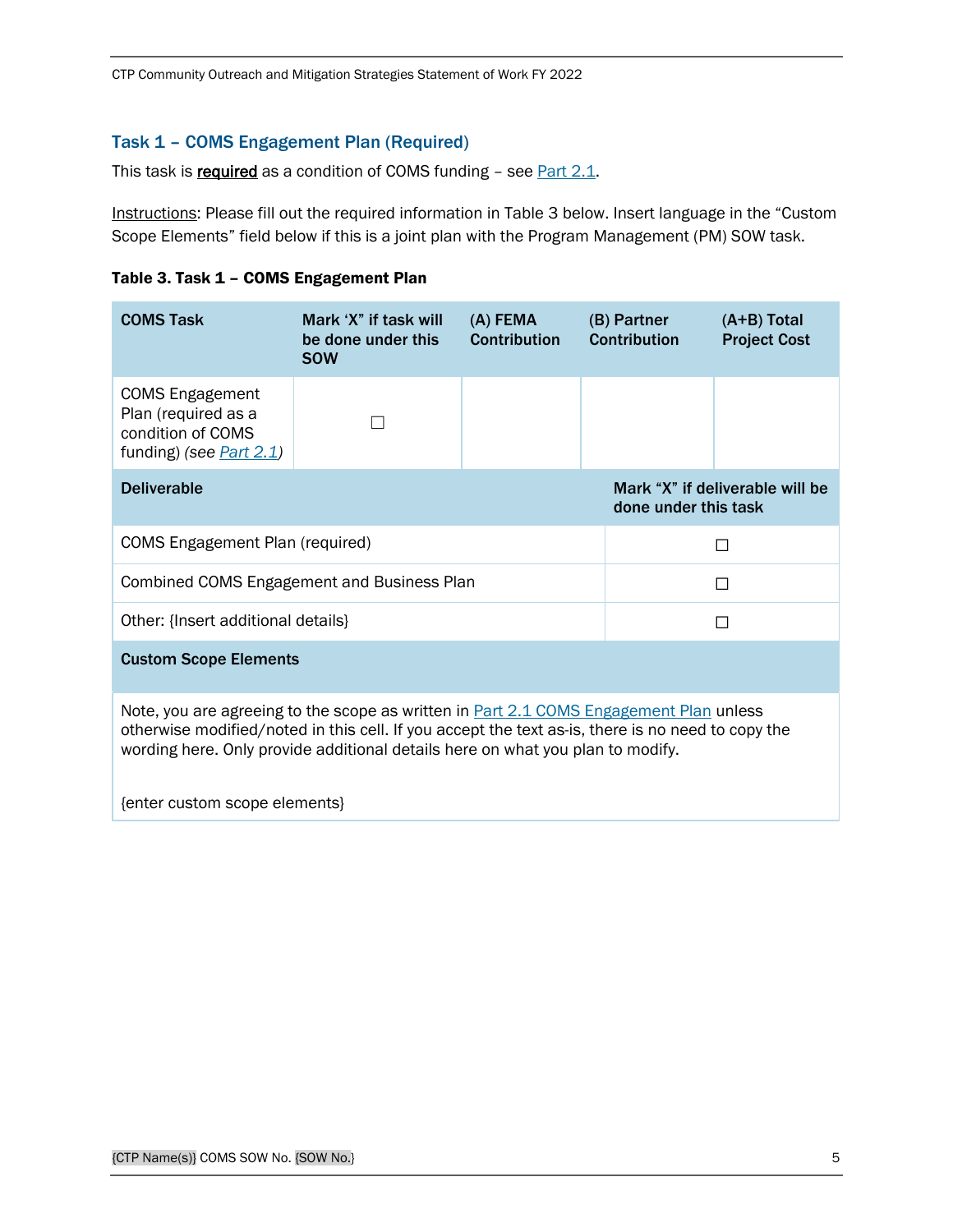## Task 2 – Strategic Planning for Community Outreach and Engagement

Instructions: Please fill out the required information in [Table 4](#page-8-0) below.

<span id="page-8-0"></span>

| <b>COMS Task</b>                                                                                                                                                                                                                                                           | Mark 'X" if task will<br>be done under this<br><b>SOW</b> | (A) FEMA<br><b>Contribution</b> | (B) Partner<br><b>Contribution</b> | $(A+B)$ Total<br><b>Project Cost</b> |  |  |
|----------------------------------------------------------------------------------------------------------------------------------------------------------------------------------------------------------------------------------------------------------------------------|-----------------------------------------------------------|---------------------------------|------------------------------------|--------------------------------------|--|--|
| <b>Strategic Planning for</b><br><b>Community Outreach</b><br>and Engagement (see<br>Part 2.2)                                                                                                                                                                             | П                                                         |                                 |                                    |                                      |  |  |
| <b>Deliverable</b>                                                                                                                                                                                                                                                         |                                                           |                                 | done under this task               | Mark "X" if deliverable will be      |  |  |
| Awareness and Action Strategy                                                                                                                                                                                                                                              |                                                           |                                 |                                    | П                                    |  |  |
| Watershed and community assessment and mitigation action<br>plan for prioritized communities                                                                                                                                                                               |                                                           |                                 |                                    | П                                    |  |  |
| Integrated and strategic plan for advancing relationships with<br>partners and community stakeholders                                                                                                                                                                      |                                                           | $\Box$                          |                                    |                                      |  |  |
| Summary of all activities that will increase flood risk awareness<br>and subsequent or related mitigation actions                                                                                                                                                          |                                                           |                                 |                                    | П                                    |  |  |
| New or updated community profiles that reflect insights gained<br>from community research                                                                                                                                                                                  | П                                                         |                                 |                                    |                                      |  |  |
| Prioritized list of communities, their potential for action readiness<br>within a watershed based on action potential or action readiness,<br>contribution to the action target, and detailed outreach and<br>coordination activities that helped them in this undertaking |                                                           | П                               |                                    |                                      |  |  |
| Summary of outcomes/next steps from partnership coordination                                                                                                                                                                                                               |                                                           | П                               |                                    |                                      |  |  |
| An update to CTP's website and other digital platforms                                                                                                                                                                                                                     |                                                           | П                               |                                    |                                      |  |  |
| Other: {Insert additional details}<br>$\Box$                                                                                                                                                                                                                               |                                                           |                                 |                                    |                                      |  |  |
| <b>Custom Scope Elements</b>                                                                                                                                                                                                                                               |                                                           |                                 |                                    |                                      |  |  |

Note, you are agreeing to the scope as written in **Part 2.2** unless otherwise modified/noted in this cell. If you accept the text as-is, there is no need to copy the wording here. Only provide additional details here on what you plan to modify. {enter custom scope elements}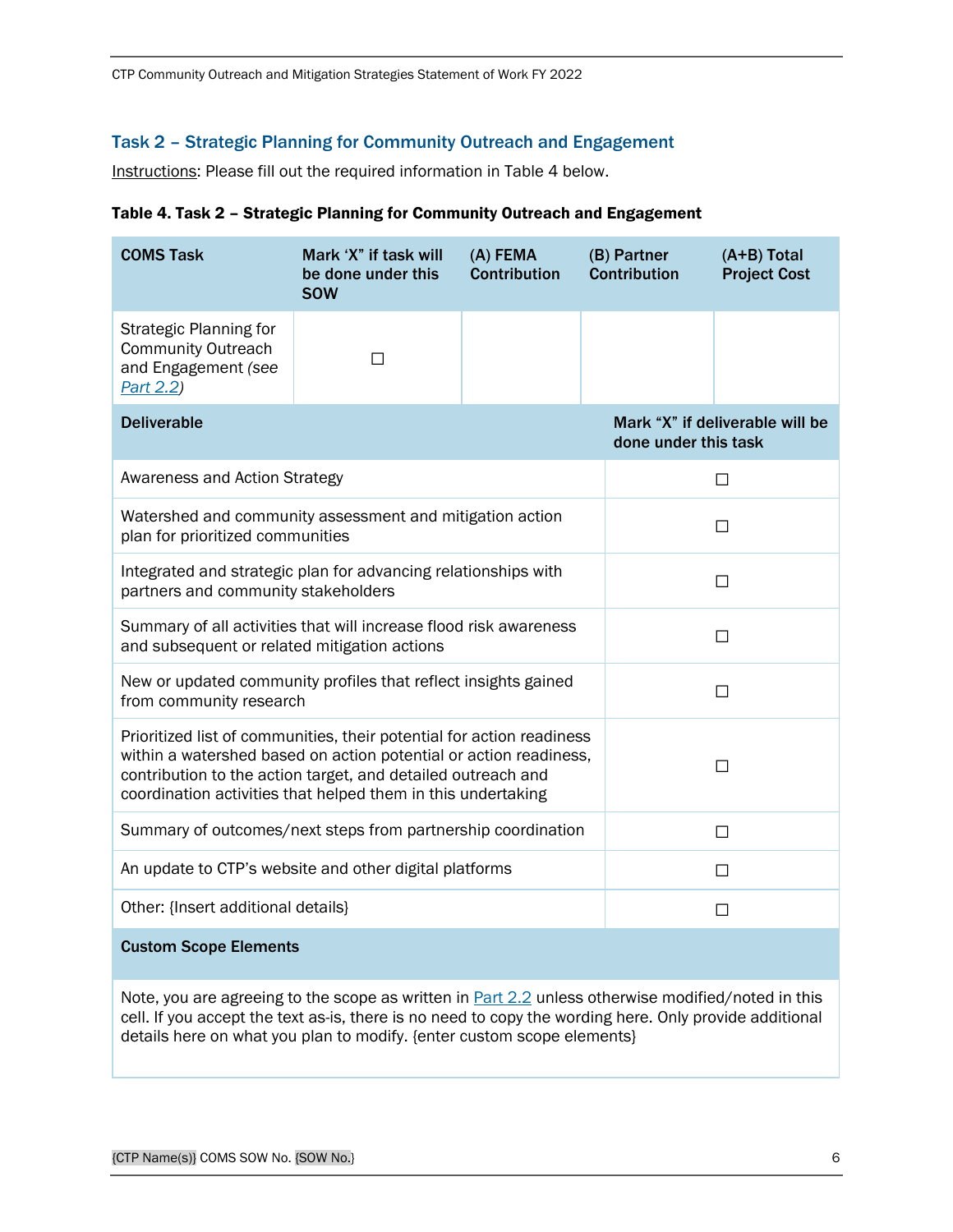## Task 3 – Meeting and Process Facilitation

Instructions: Please fill out the required information in [Table 5](#page-9-0) below.

<span id="page-9-0"></span>Table 5. Task 3 – Meeting and Process Facilitation

| <b>COMS Task</b>                                                                                                                                                                                                                                                                                 | Mark 'X" if task will<br>be done under this<br><b>SOW</b> | $(A)$ FEMA<br><b>Contribution</b> | (B) Partner<br><b>Contribution</b> | $(A+B)$ Total<br><b>Project Cost</b> |  |
|--------------------------------------------------------------------------------------------------------------------------------------------------------------------------------------------------------------------------------------------------------------------------------------------------|-----------------------------------------------------------|-----------------------------------|------------------------------------|--------------------------------------|--|
| <b>Meeting and Process</b><br>Facilitation (see Part<br>2.3)                                                                                                                                                                                                                                     | П                                                         |                                   |                                    |                                      |  |
| <b>Deliverable</b>                                                                                                                                                                                                                                                                               | done under this task                                      | Mark "X" if deliverable will be   |                                    |                                      |  |
| Key community influencers list (including community-based<br>organizations identified to work with socially vulnerable<br>П<br>populations as a trusted advisor) or contact list                                                                                                                 |                                                           |                                   |                                    |                                      |  |
| Key Influencer Relationship Management Plan<br>П                                                                                                                                                                                                                                                 |                                                           |                                   |                                    |                                      |  |
| Meeting minutes, attendees list, and actions discussed/identified<br>П<br>(provided to FEMA region within 2 weeks of the meeting)                                                                                                                                                                |                                                           |                                   |                                    |                                      |  |
| Report on Awareness Post-Meeting Survey results from Discovery,<br>Flood Risk Review, CCO, and Resilience Meetings. (Note: this<br>П<br>could include polling data from virtual meetings)                                                                                                        |                                                           |                                   |                                    |                                      |  |
| Other: {Insert additional details}<br>П                                                                                                                                                                                                                                                          |                                                           |                                   |                                    |                                      |  |
| <b>Custom Scope Elements</b>                                                                                                                                                                                                                                                                     |                                                           |                                   |                                    |                                      |  |
| Note, you are agreeing to the scope as written in <b>Part 2.3</b> unless otherwise modified/noted in this<br>cell. If you accept the text as-is, there is no need to copy the wording here. Only provide additional<br>details here on what you plan to modify.<br>{enter custom scope elements} |                                                           |                                   |                                    |                                      |  |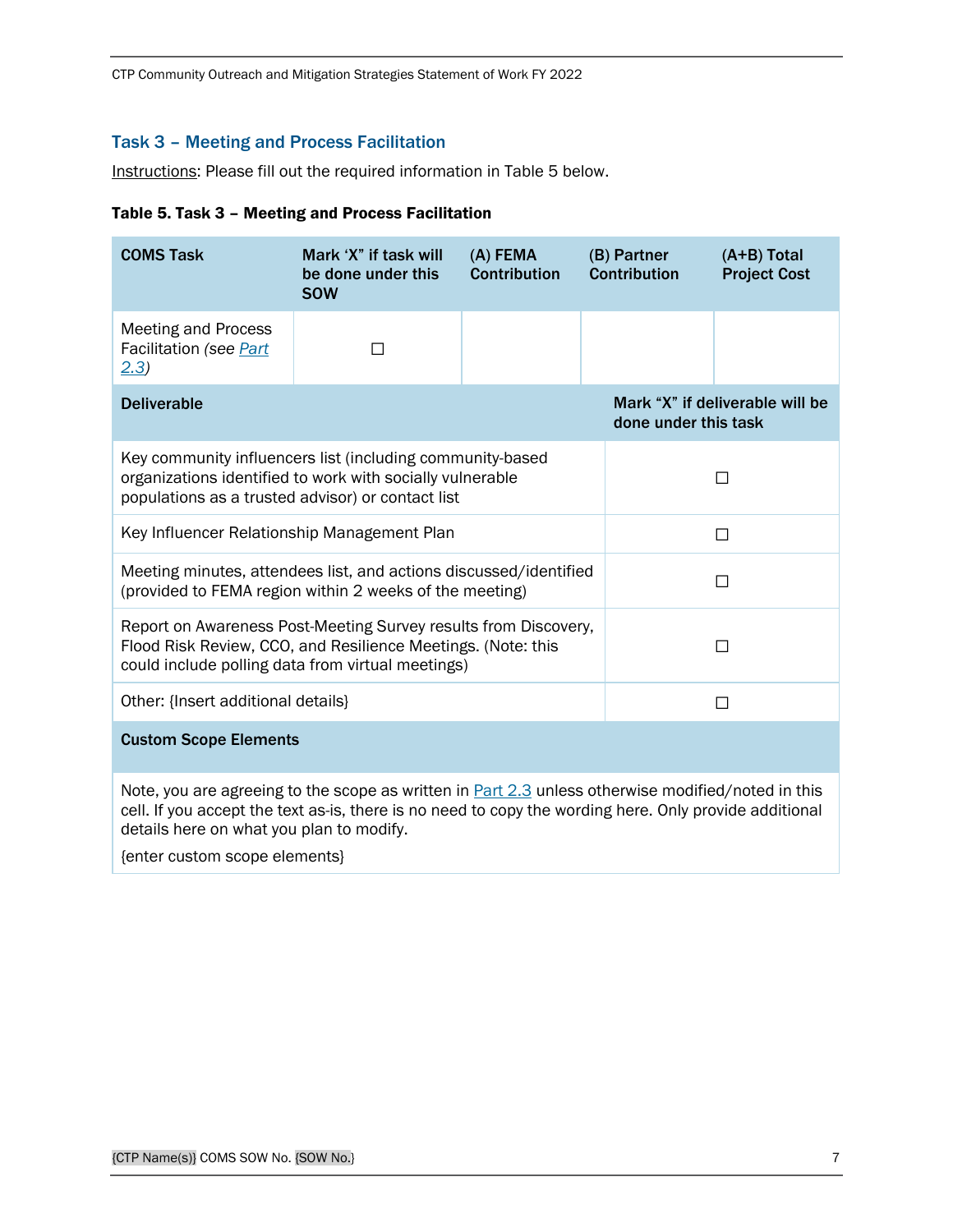## Task 4 – Mitigation Support

Instructions: Please fill out the required information in [Table 6](#page-10-0) below.

#### <span id="page-10-0"></span>Table 6. Task 4 – Mitigation Support

| <b>COMS Task</b>                                                                                                                                                                                                                                                                                                                                                                  | Mark 'X" if task will<br>be done under this<br><b>SOW</b>                                                        | $(A)$ FEMA<br><b>Contribution</b> | (B) Partner<br><b>Contribution</b> | $(A+B)$ Total<br><b>Project Cost</b> |  |  |
|-----------------------------------------------------------------------------------------------------------------------------------------------------------------------------------------------------------------------------------------------------------------------------------------------------------------------------------------------------------------------------------|------------------------------------------------------------------------------------------------------------------|-----------------------------------|------------------------------------|--------------------------------------|--|--|
| <b>Mitigation Support</b><br>(see Part $2.4$ )                                                                                                                                                                                                                                                                                                                                    | П                                                                                                                |                                   |                                    |                                      |  |  |
| <b>Deliverable</b><br>Mark "X" if deliverable will be<br>done under this task                                                                                                                                                                                                                                                                                                     |                                                                                                                  |                                   |                                    |                                      |  |  |
| Action Identification and Advancement Strategy (i.e., a summary<br>of the partners' approach to encourage community uptake in<br>mitigation)                                                                                                                                                                                                                                      |                                                                                                                  |                                   |                                    |                                      |  |  |
| Quarterly projections indicating the potential collection of Actions<br>П<br>Identified and Advanced Strategy                                                                                                                                                                                                                                                                     |                                                                                                                  |                                   |                                    |                                      |  |  |
|                                                                                                                                                                                                                                                                                                                                                                                   | Summary of new Actions Advanced or status updates on existing<br>П<br>Actions Advanced through this coordination |                                   |                                    |                                      |  |  |
|                                                                                                                                                                                                                                                                                                                                                                                   | Other: {Insert additional details}<br>П                                                                          |                                   |                                    |                                      |  |  |
| <b>Custom Scope Elements</b>                                                                                                                                                                                                                                                                                                                                                      |                                                                                                                  |                                   |                                    |                                      |  |  |
| Note, you are agreeing to the scope as written in <b>Part 2.4</b> unless otherwise modified/noted in this<br>cell. If you accept the text as-is, there is no need to copy the wording here. ENTER any additional<br>deliverables planned to be developed above. And add the specifics regarding the technical<br>support that will be completed in this activity in this section. |                                                                                                                  |                                   |                                    |                                      |  |  |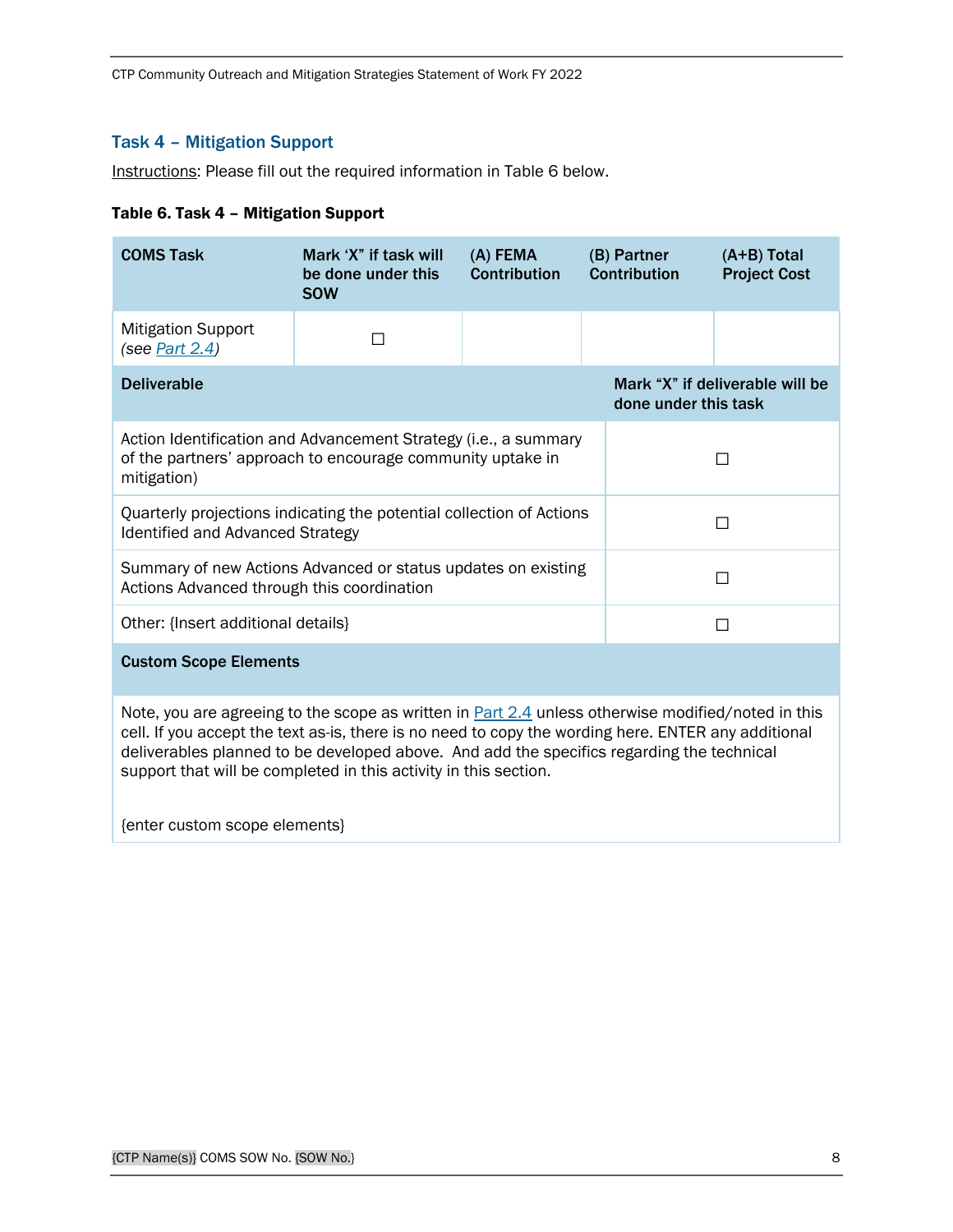### Task 5 – Communication and Outreach to Communities

Instructions: Please fill out the required information in [Table 7](#page-11-0) below.

#### <span id="page-11-0"></span>Table 7. Task 5 – Communication and Outreach to Communities

| <b>COMS Task</b>                                                                                                                                                    | Mark 'X" if task will<br>be done under this<br><b>SOW</b> | $(A)$ FEMA<br><b>Contribution</b> | (B) Partner<br><b>Contribution</b> | $(A+B)$ Total<br><b>Project Cost</b> |  |
|---------------------------------------------------------------------------------------------------------------------------------------------------------------------|-----------------------------------------------------------|-----------------------------------|------------------------------------|--------------------------------------|--|
| Communication and<br>Outreach to<br>Communities (see Part<br><u>2.5</u> )                                                                                           |                                                           |                                   |                                    |                                      |  |
| <b>Deliverable</b><br>Mark "X" if deliverable will be<br>done under this task                                                                                       |                                                           |                                   |                                    |                                      |  |
| Newly developed messaging and outreach materials that frame<br>flood risk in an accessible way for all communities identified for<br>this task                      |                                                           |                                   |                                    |                                      |  |
| Newly developed outreach materials that help community officials<br>to outreach to their constituents to inform them of flood risk and<br>ways to reduce their risk |                                                           | $\mathsf{L}$                      |                                    |                                      |  |
| Report on outreach activities                                                                                                                                       |                                                           | П                                 |                                    |                                      |  |
| Other: {Insert additional details}                                                                                                                                  |                                                           |                                   |                                    |                                      |  |
|                                                                                                                                                                     |                                                           |                                   |                                    |                                      |  |

#### Custom Scope Elements

Note, you are agreeing to the scope as written in **Part 2.5** unless otherwise modified/noted in this cell. If you accept the text as-is, there is no need to copy the wording here. ENTER any additional deliverables planned to be developed above. And add the specifics to the types or audiences for the outreach that will be completed in this activity in this section.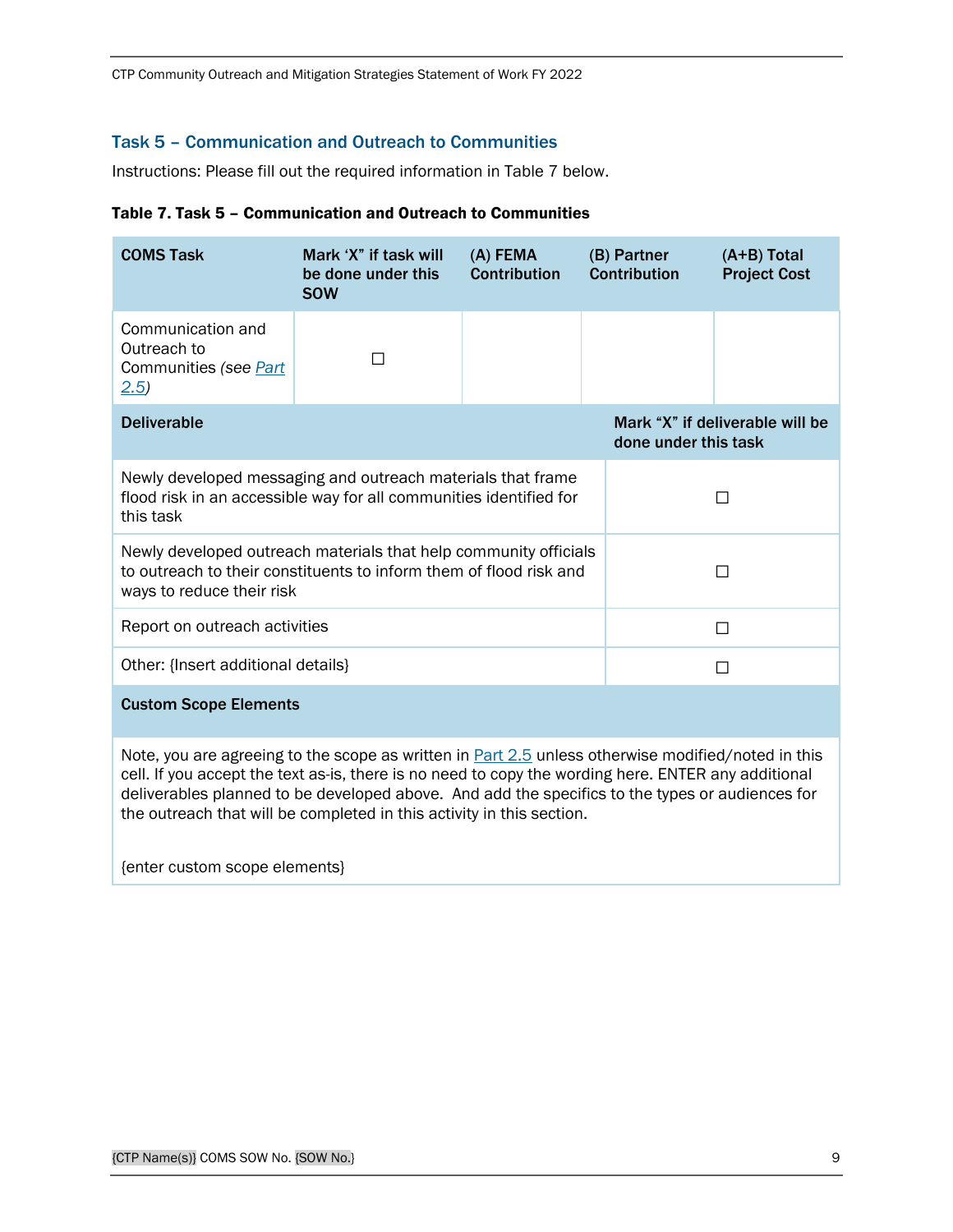## Task 6 – Training and Community Capability Development

Instructions: Please fill out the required information in [Table 8](#page-12-0) below.

#### <span id="page-12-0"></span>Table 8. Task 6 – Training and Community Capability Development

| <b>COMS Task</b>                                                                                                                                               | Mark 'X" if task will<br>be done under this<br><b>SOW</b> | $(A)$ FEMA<br><b>Contribution</b> | (B) Partner<br><b>Contribution</b> | $(A+B)$ Total<br><b>Project Cost</b> |  |
|----------------------------------------------------------------------------------------------------------------------------------------------------------------|-----------------------------------------------------------|-----------------------------------|------------------------------------|--------------------------------------|--|
| Training and<br><b>Community Capability</b><br>Development (see<br>Part 2.6)                                                                                   | Π                                                         |                                   |                                    |                                      |  |
| <b>Deliverable</b>                                                                                                                                             |                                                           |                                   | done under this task               | Mark "X" if deliverable will be      |  |
| Copies of draft training materials for FEMA review                                                                                                             |                                                           | $\Box$                            |                                    |                                      |  |
| Copies of final training materials                                                                                                                             |                                                           | П                                 |                                    |                                      |  |
| A list of training instructors                                                                                                                                 |                                                           | $\Box$                            |                                    |                                      |  |
| A list of all participants and completed course evaluations (such<br>as pre- and post-knowledge surveys) after each training course                            |                                                           | П                                 |                                    |                                      |  |
| Report on outreach activities                                                                                                                                  |                                                           | П                                 |                                    |                                      |  |
| A description of how training will benefit the public and<br>accomplish the Risk Mapping, Assessment, and Planning (Risk<br>MAP) goals of awareness and action |                                                           | П                                 |                                    |                                      |  |
| A narrative including how it was determined that the training was<br>needed and how communities that received training were<br>prioritized                     |                                                           |                                   |                                    | П                                    |  |
| Other: {Insert additional details}                                                                                                                             |                                                           | П                                 |                                    |                                      |  |
| <b>Custom Scope Elements</b>                                                                                                                                   |                                                           |                                   |                                    |                                      |  |

Note, you are agreeing to the scope as written in **Part 2.6** unless otherwise modified/noted in this cell. If you accept the text as-is, there is no need to copy the wording here. ENTER additional deliverables planned to be developed above. And add the specifics on the training that will be completed in this activity in this section.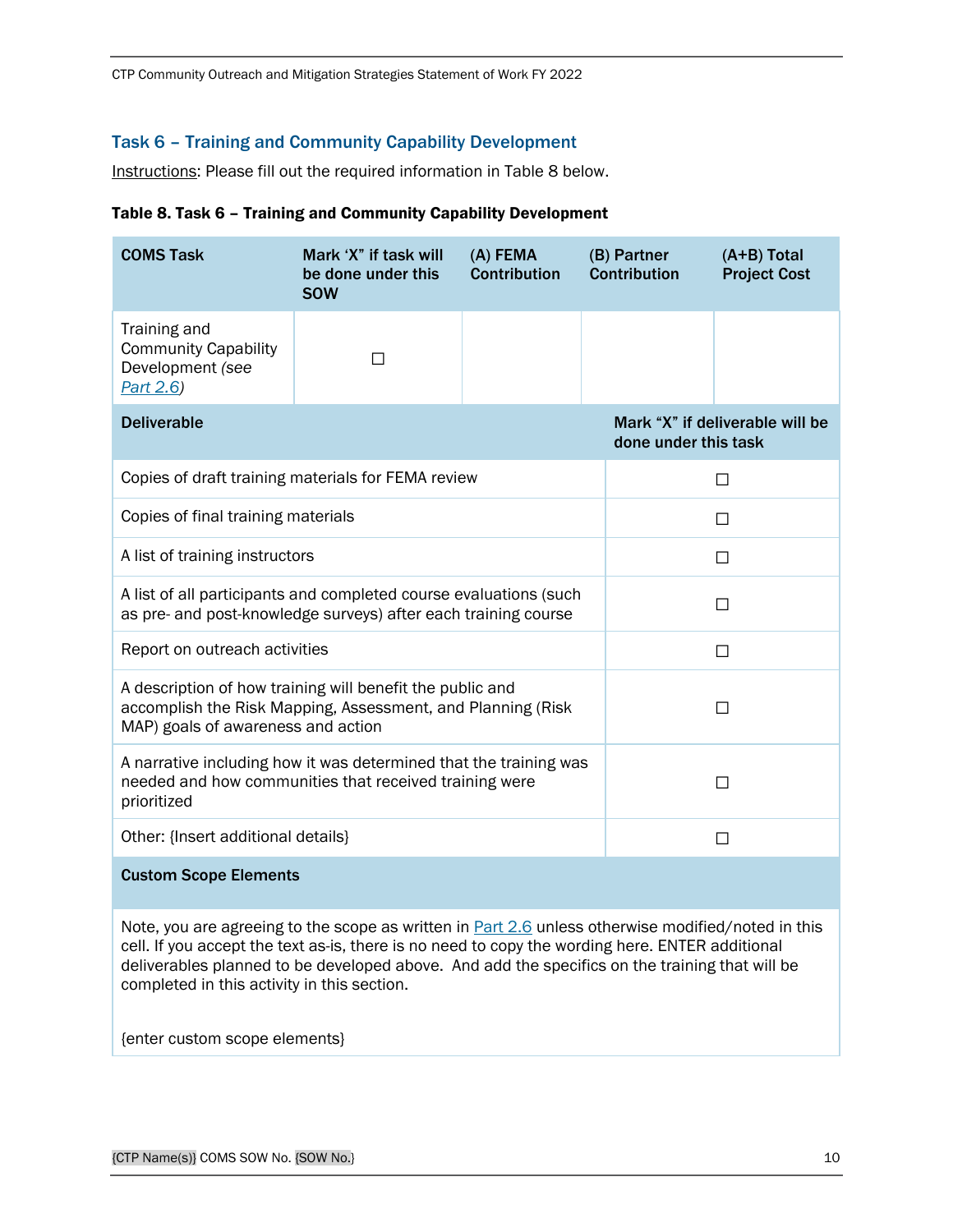## Task 7 – Mitigation Planning Technical Assistance

Instructions: Please fill out the required information in [Table 9](#page-13-0) below.

#### <span id="page-13-0"></span>Table 9. Task 7 – Mitigation Planning Technical Assistance

| <b>COMS Task</b>                                                                                                                                                                                                                                                                                                                                                       | Mark 'X" if task will<br>be done under this<br><b>SOW</b> | $(A)$ FEMA<br><b>Contribution</b> | (B) Partner<br><b>Contribution</b> | $(A+B)$ Total<br><b>Project Cost</b> |
|------------------------------------------------------------------------------------------------------------------------------------------------------------------------------------------------------------------------------------------------------------------------------------------------------------------------------------------------------------------------|-----------------------------------------------------------|-----------------------------------|------------------------------------|--------------------------------------|
| <b>Mitigation Planning</b><br><b>Technical Assistance</b><br>(see <u>Part 2.7</u> )                                                                                                                                                                                                                                                                                    | ┓                                                         |                                   |                                    |                                      |
| <b>Deliverable</b>                                                                                                                                                                                                                                                                                                                                                     |                                                           |                                   | done under this task               | Mark "X" if deliverable will be      |
| Copies of all technical data provided to local, state, and tribal<br>communities                                                                                                                                                                                                                                                                                       |                                                           |                                   |                                    |                                      |
| A report detailing the technical assistance provided, including<br>date(s) of technical assistance, type of assistance and<br>communities stakeholders supported                                                                                                                                                                                                       |                                                           |                                   |                                    |                                      |
| Other: {Insert additional details}                                                                                                                                                                                                                                                                                                                                     |                                                           |                                   |                                    |                                      |
| <b>Custom Scope Elements</b>                                                                                                                                                                                                                                                                                                                                           |                                                           |                                   |                                    |                                      |
| Note, you are agreeing to the scope as written in <b>Part 2.7</b> unless otherwise modified/noted in this<br>cell. If you accept the text as-is, there is no need to copy the wording here. ENTER additional<br>deliverables planned to be developed above. And add the specifics on the technical support that<br>will be completed in this activity in this section. |                                                           |                                   |                                    |                                      |
| {enter custom scope elements}                                                                                                                                                                                                                                                                                                                                          |                                                           |                                   |                                    |                                      |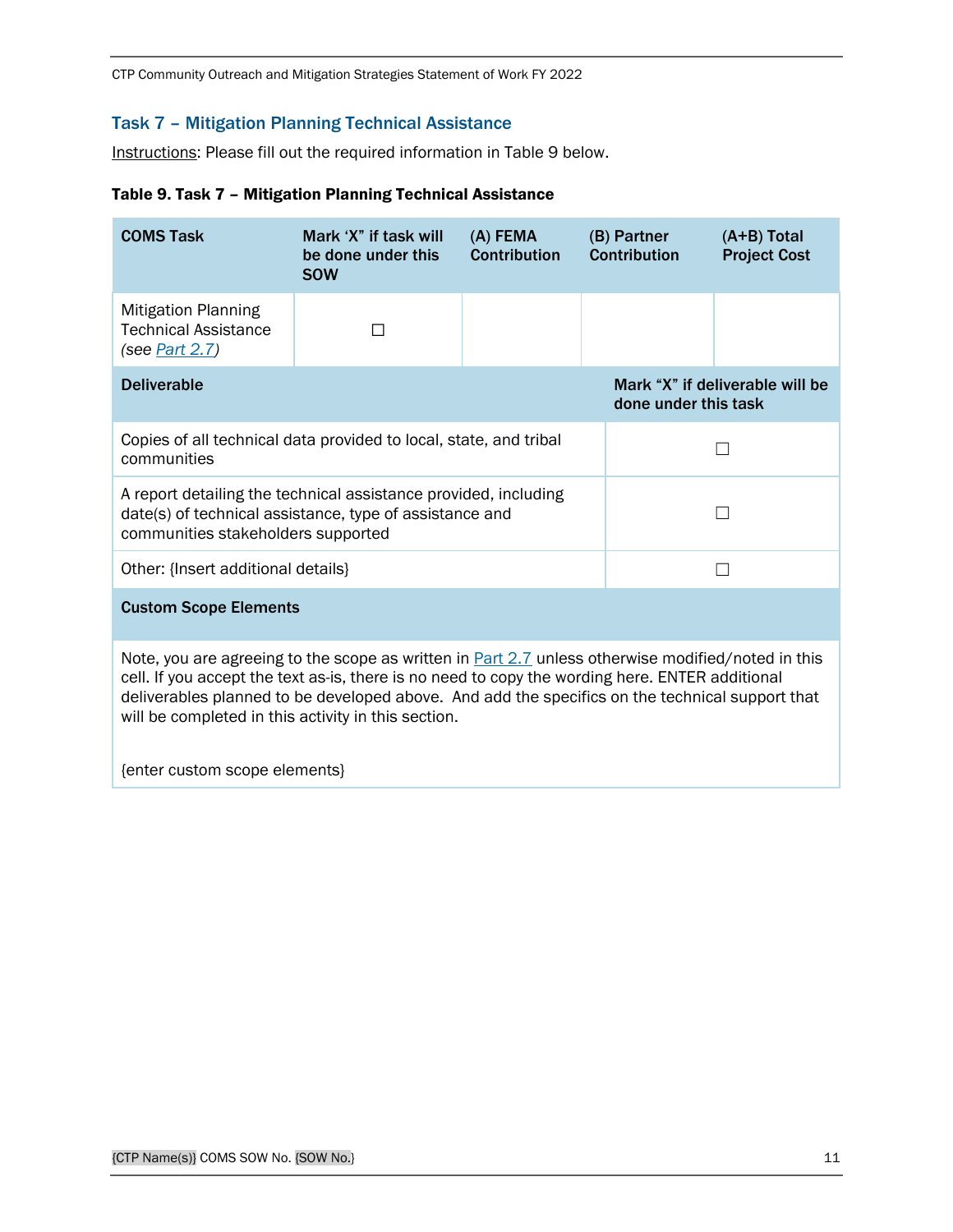### Task 8 –Directly Funded Staffing

Instructions: Please fill out the required information in [Table 10](#page-14-0) below.

If Staffing is the only COMS Task to be performed under this SOW, please complete [Table 13](#page-17-0) and [Table 14](#page-18-0) below.

#### <span id="page-14-0"></span>Table 10. Task 8 – Directly Funded Staffing

| <b>COMS Task</b>                                                                                                               | Mark 'X" if task will<br>be done under this<br><b>SOW</b> | $(A)$ FEMA<br><b>Contribution</b> | (B) Partner<br><b>Contribution</b> | $(A+B)$ Total<br><b>Project Cost</b> |
|--------------------------------------------------------------------------------------------------------------------------------|-----------------------------------------------------------|-----------------------------------|------------------------------------|--------------------------------------|
| Directly Funded<br>Staffing (see Part 2.8)                                                                                     |                                                           |                                   |                                    |                                      |
| <b>Deliverable</b>                                                                                                             | done under this task                                      | Mark "X" if deliverable will be   |                                    |                                      |
| {lnsert number of staff} will attend regional mapping meetings<br>hosted by FEMA regions                                       |                                                           |                                   |                                    |                                      |
| Maintain {lnsert number of staff}; potentially utilize {lnsert number<br>of staff current personnel to support COMS activities |                                                           |                                   |                                    |                                      |
| Report on Outreach Activities                                                                                                  |                                                           | П                                 |                                    |                                      |
| Other: {Insert additional details}                                                                                             |                                                           |                                   |                                    |                                      |
|                                                                                                                                |                                                           |                                   |                                    |                                      |

#### Custom Scope Elements

Note, you are agreeing to the scope as written in [Part 2.8](#page-31-1) unless otherwise modified/noted in this cell. If you've checked the box(es) above indicating you will undertake this activity, provide scope here.

*(E.g., Insert description of current staffing levels and types of staff supporting Community Engagement and Risk Communication activities. It should be clear what is being funded under the COMS SOW vs. PM SOW vs. the Risk Project Mapping Activity Statement (MAS). Detail request for additional staff to be supported under this agreement and what their roles, responsibilities, and hours allocated to project/budgets will be.)*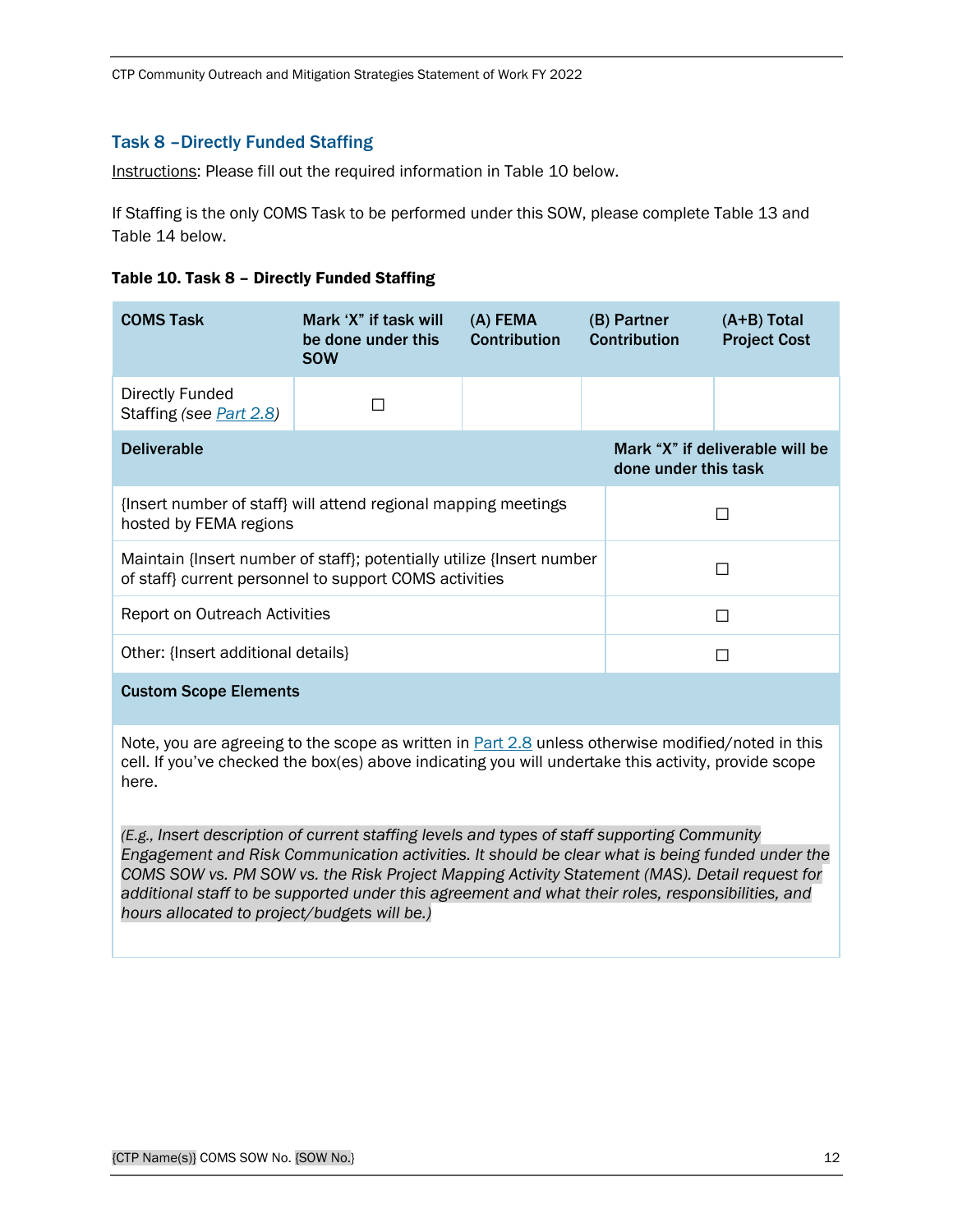#### Task 9 – Mentoring

Instructions: Please fill out the required information in [Table 11](#page-15-0) below.

#### <span id="page-15-0"></span>Table 11. Task 9 – Mentoring

| <b>COMS Task</b>                                                                                                                                                    | Mark 'X" if task will<br>be done under this<br><b>SOW</b> | $(A)$ FEMA<br><b>Contribution</b> | (B) Partner<br><b>Contribution</b> | $(A+B)$ Total<br><b>Project Cost</b> |  |
|---------------------------------------------------------------------------------------------------------------------------------------------------------------------|-----------------------------------------------------------|-----------------------------------|------------------------------------|--------------------------------------|--|
| Mentoring (see Part<br>2.9)                                                                                                                                         | Π                                                         |                                   |                                    |                                      |  |
| <b>Deliverable</b>                                                                                                                                                  |                                                           |                                   | done under this task               | Mark "X" if deliverable will be      |  |
| List of existing or potential CTP entities to be mentored                                                                                                           |                                                           | П                                 |                                    |                                      |  |
| Schedule and explanation of COMS mentoring activities                                                                                                               |                                                           | П                                 |                                    |                                      |  |
| Report detailing COMS mentoring activities provided                                                                                                                 |                                                           | П                                 |                                    |                                      |  |
| Participant Surveys completed by mentored individuals that<br>provide feedback on the quality and benefits of the mentor(s) and<br><b>COMS</b> mentoring activities |                                                           | П                                 |                                    |                                      |  |
| {Insert #} COMS Best Practice write-ups to be shared nationally on<br>the FEMA CTP Collaboration Center                                                             |                                                           | П                                 |                                    |                                      |  |
| Other: {Insert additional details}                                                                                                                                  |                                                           |                                   |                                    | П                                    |  |
| <b>Custom Scope Elements</b>                                                                                                                                        |                                                           |                                   |                                    |                                      |  |
| Note, you are agreeing to the scope as written in <b>Part 2.9</b> unless otherwise modified/noted in this                                                           |                                                           |                                   |                                    |                                      |  |

cell. If you've checked the box(es) above indicating you will undertake this activity, provide scope here.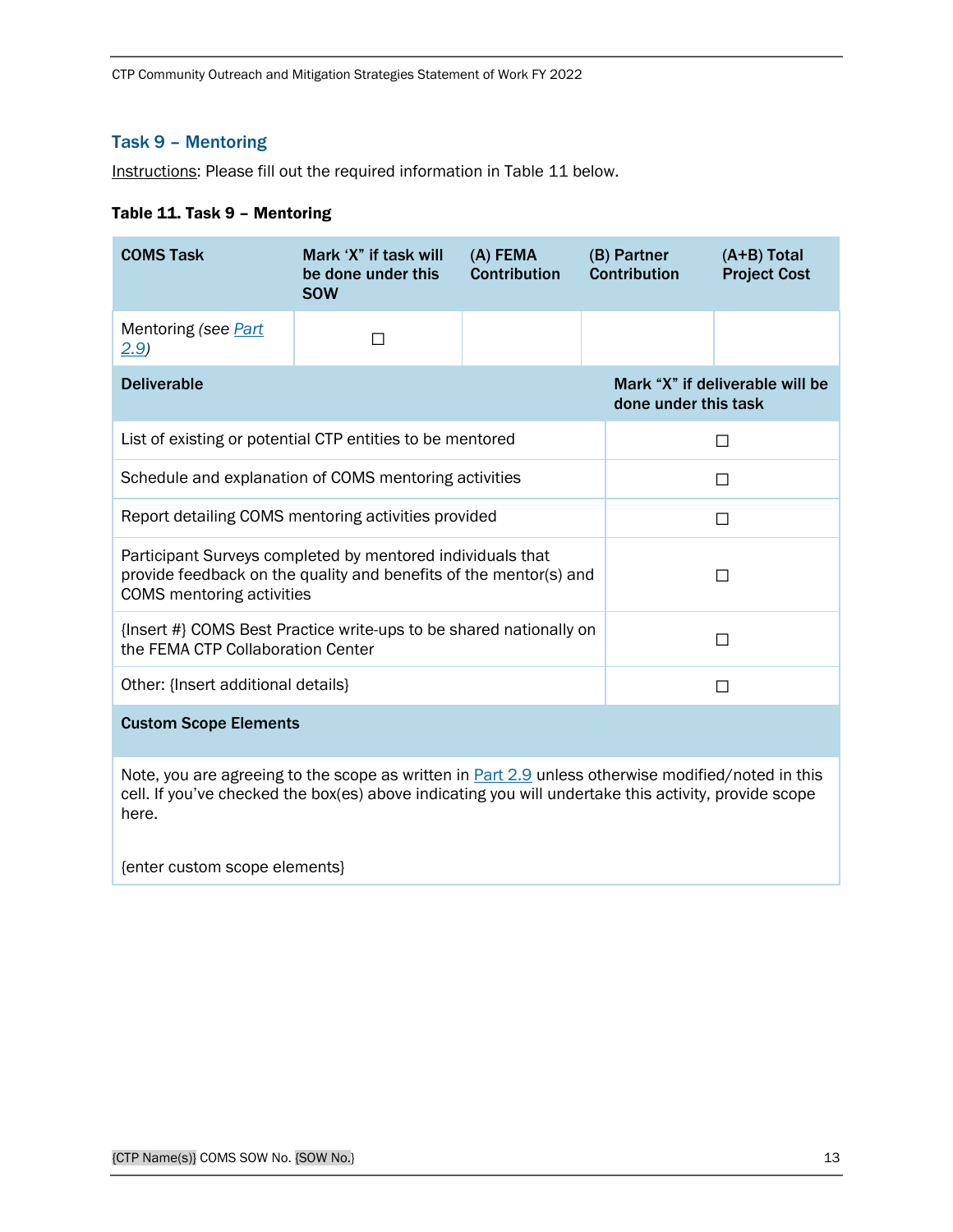## Task 10 – Pilot Projects

Instructions: Please fill out the required information in [Table 12](#page-16-0) below.

#### <span id="page-16-0"></span>Table 12. Task 10 – Pilot Projects

| <b>COMS Task</b>                                                                                                                                                                                                                                         | Mark 'X" if task will<br>be done under this<br><b>SOW</b> | $(A)$ FEMA<br><b>Contribution</b> | (B) Partner<br><b>Contribution</b> | $(A+B)$ Total<br><b>Project Cost</b> |  |
|----------------------------------------------------------------------------------------------------------------------------------------------------------------------------------------------------------------------------------------------------------|-----------------------------------------------------------|-----------------------------------|------------------------------------|--------------------------------------|--|
| Pilot Projects (see Part<br><u> 2.10</u> )                                                                                                                                                                                                               |                                                           |                                   |                                    |                                      |  |
| <b>Deliverable</b>                                                                                                                                                                                                                                       |                                                           |                                   | done under this task               | Mark "X" if deliverable will be      |  |
| Report on Pilot Activities<br>П                                                                                                                                                                                                                          |                                                           |                                   |                                    |                                      |  |
| Other: {Insert additional details}<br>П                                                                                                                                                                                                                  |                                                           |                                   |                                    |                                      |  |
| <b>Custom Scope Elements</b>                                                                                                                                                                                                                             |                                                           |                                   |                                    |                                      |  |
| Note, given that pilot activities are by definition new, there are not details of the scope written in<br>Part 2.10, ENTER deliverables planned to be developed above. And add the specifics that will be<br>completed in this activity in this section. |                                                           |                                   |                                    |                                      |  |
| {enter custom scope elements}                                                                                                                                                                                                                            |                                                           |                                   |                                    |                                      |  |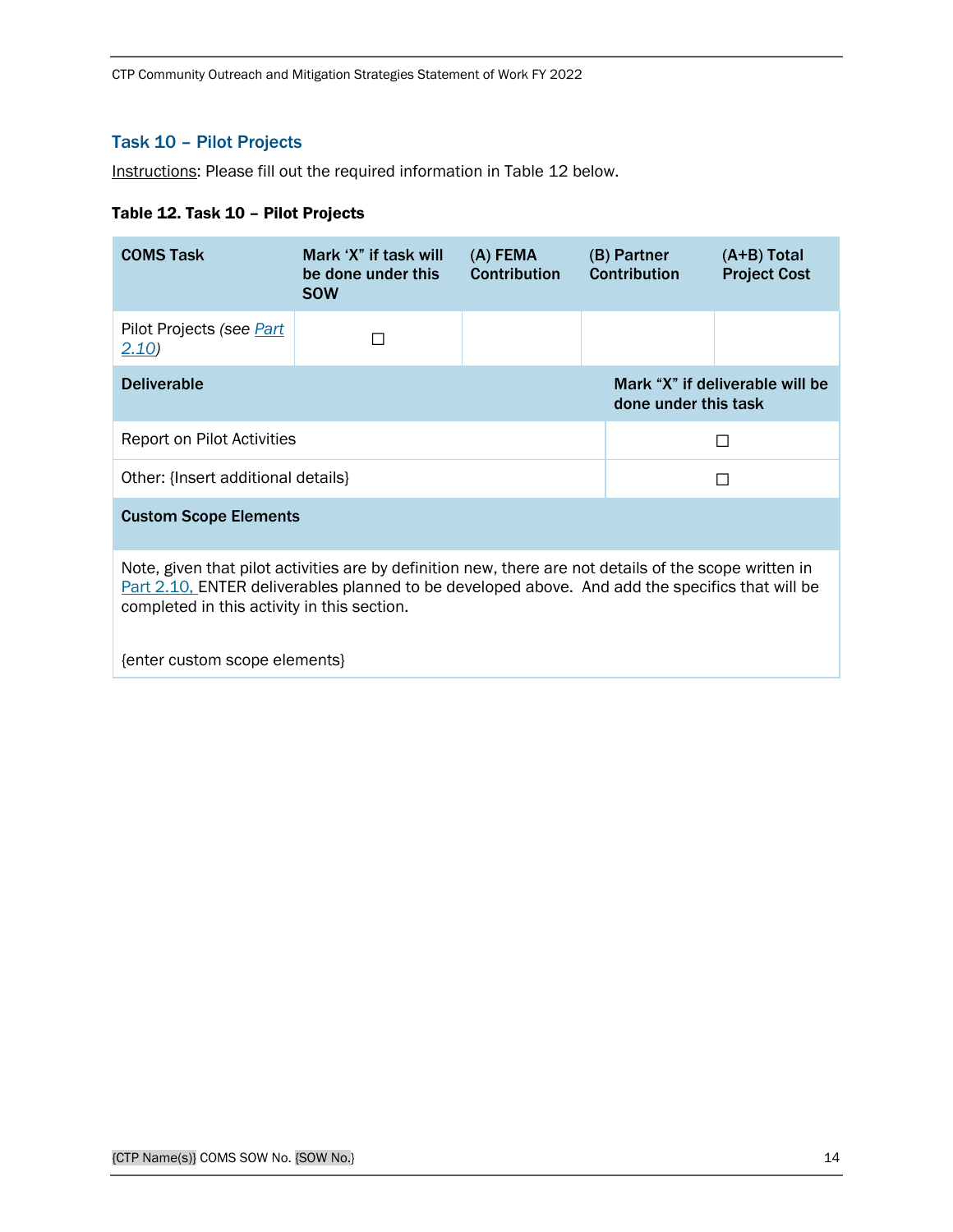## 1.2.3. PERCENTAGE OF STAFF TIME SPENT ON COMS TASKS

Instructions: [Table 13](#page-17-0) and [Table 14](#page-18-0) are only required if Staffing is the only COMS Task to be performed under this SOW (other than the COMS Engagement Plan, which is required). If the CTP is not performing Staffing or is performing multiple activities which include Staffing, these tables may not be required. Coordinate with your FEMA POC on any additional applicability.

Note: Assume each staff member works 100% of their day on this project. This represents percentage of total time on the project, not the hours spent.

| <b>Task</b>                                            | <b>Funded</b><br><b>Staff</b><br>Member 1 | <b>Funded</b><br><b>Staff</b><br>Member 2 | <b>Funded</b><br><b>Staff</b><br>Member 3 | <b>Funded</b><br><b>Staff</b><br>Member 4 | <b>Brief Work Description</b><br><b>Across All Funded Staff</b> |
|--------------------------------------------------------|-------------------------------------------|-------------------------------------------|-------------------------------------------|-------------------------------------------|-----------------------------------------------------------------|
| <b>COMS</b><br>Engagement<br>Plan                      | $\%$                                      | $\%$                                      | $\%$                                      | $\%$                                      |                                                                 |
| Strategic Plan<br>for Community<br>Outreach            | %                                         | %                                         | $\%$                                      | $\%$                                      |                                                                 |
| Meetings and<br>Process<br>Facilitation                | $\%$                                      | %                                         | $\%$                                      | %                                         |                                                                 |
| Mitigation<br>Support                                  | $\%$                                      | %                                         | $\%$                                      | %                                         |                                                                 |
| Communication<br>and Outreach<br>to<br>Communities     | %                                         | %                                         | $\%$                                      | $\%$                                      |                                                                 |
| Training and<br>Community<br>Capability<br>Development | $\%$                                      | %                                         | $\%$                                      | $\%$                                      |                                                                 |
| Mitigation<br>Planning<br>Technical<br>Assistance      | %                                         | %                                         | $\%$                                      | %                                         |                                                                 |
| Mentoring                                              | %                                         | %                                         | $\%$                                      | $\%$                                      |                                                                 |
| <b>Pilot Projects</b>                                  | %                                         | %                                         | %                                         | %                                         |                                                                 |

#### <span id="page-17-0"></span>Table 13. Percentage of Time Spent on Tasks for Funded Staff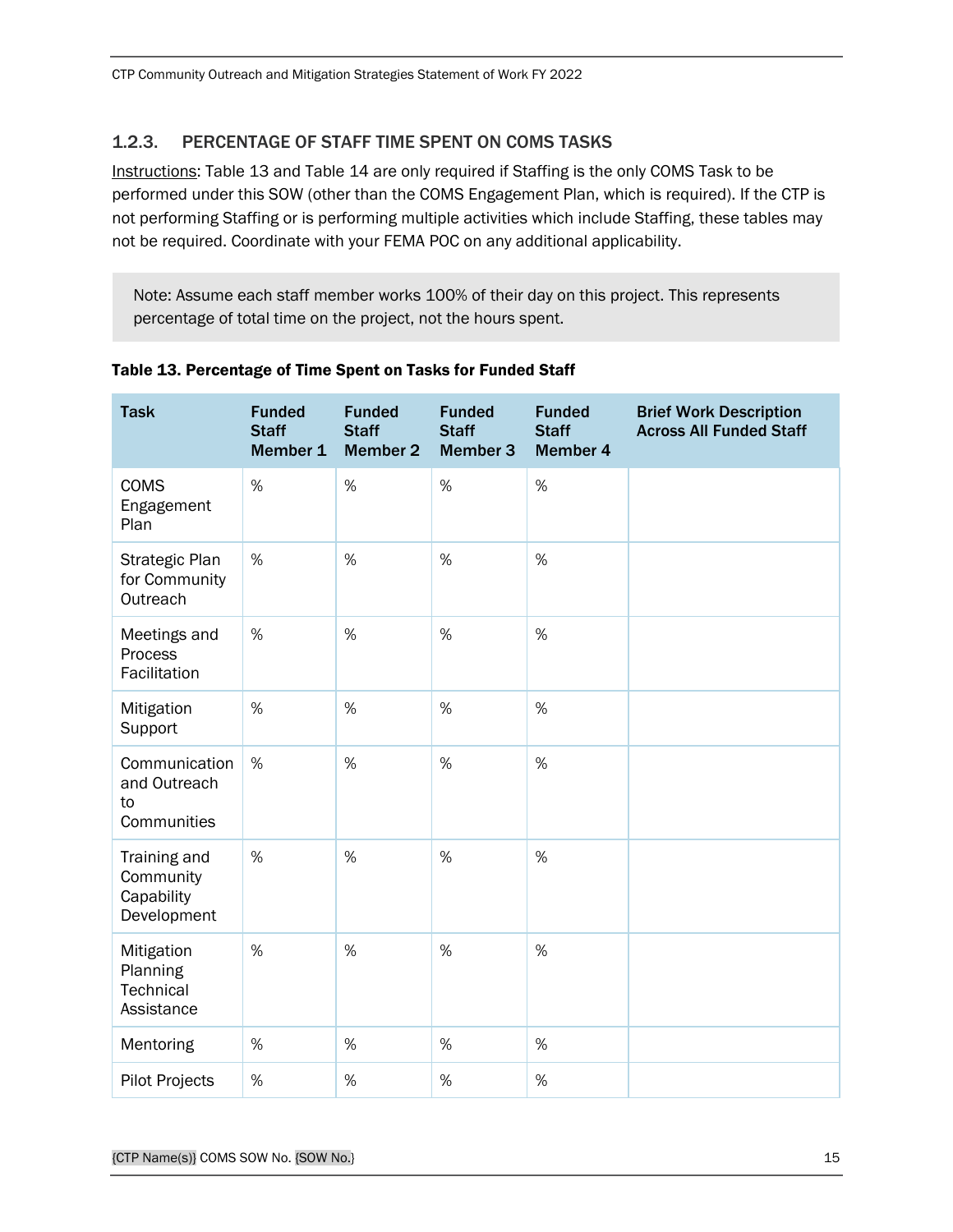| <b>Task</b>                                             | <b>Funded</b><br><b>Staff</b><br>Member 1 | <b>Funded</b><br><b>Staff</b><br>Member 2 | <b>Funded</b><br><b>Staff</b><br>Member 3 | <b>Funded</b><br><b>Staff</b><br>Member 4 | <b>Brief Work Description</b><br><b>Across All Funded Staff</b> |
|---------------------------------------------------------|-------------------------------------------|-------------------------------------------|-------------------------------------------|-------------------------------------------|-----------------------------------------------------------------|
| {Insert<br>additional<br>activities}                    | %                                         | %                                         | %                                         | %                                         |                                                                 |
| Total (not to<br>exceed 100<br>percent per<br>employee) |                                           |                                           |                                           |                                           |                                                                 |

#### <span id="page-18-0"></span>Table 14. Percentage of Time Spent on Tasks for Unfunded Staff

| <b>Task</b>                                            | <b>Unfunded</b><br><b>Staff</b><br>Member 1 | <b>Unfunded</b><br><b>Staff</b><br><b>Member 2</b> | <b>Unfunded</b><br><b>Staff</b><br>Member 3 | <b>Unfunded</b><br><b>Staff</b><br>Member 4 | <b>Brief Work Description</b><br><b>Across All Unfunded Staff</b> |
|--------------------------------------------------------|---------------------------------------------|----------------------------------------------------|---------------------------------------------|---------------------------------------------|-------------------------------------------------------------------|
| COMS Engage-<br>ment Plan                              | %                                           | %                                                  | %                                           | %                                           |                                                                   |
| Strategic<br>Planning for<br>Community<br>Engagement   | $\%$                                        | $\%$                                               | $\%$                                        | %                                           |                                                                   |
| Meetings and<br>Process<br>Facilitation<br>Engagement  | %                                           | %                                                  | %                                           | %                                           |                                                                   |
| Mitigation<br>Support                                  | $\%$                                        | %                                                  | $\%$                                        | %                                           |                                                                   |
| Communication<br>& Outreach to<br>Communities          | %                                           | %                                                  | $\%$                                        | %                                           |                                                                   |
| Training and<br>Community<br>Capability<br>Development | $\%$                                        | $\%$                                               | $\%$                                        | %                                           |                                                                   |
| Mitigation<br>Planning<br>Technical<br>Assistance      | $\%$                                        | $\%$                                               | $\%$                                        | %                                           |                                                                   |
| Mentoring                                              | $\%$                                        | $\%$                                               | $\%$                                        | $\%$                                        |                                                                   |
| <b>Pilot Projects</b>                                  | %                                           | $\%$                                               | $\%$                                        | %                                           |                                                                   |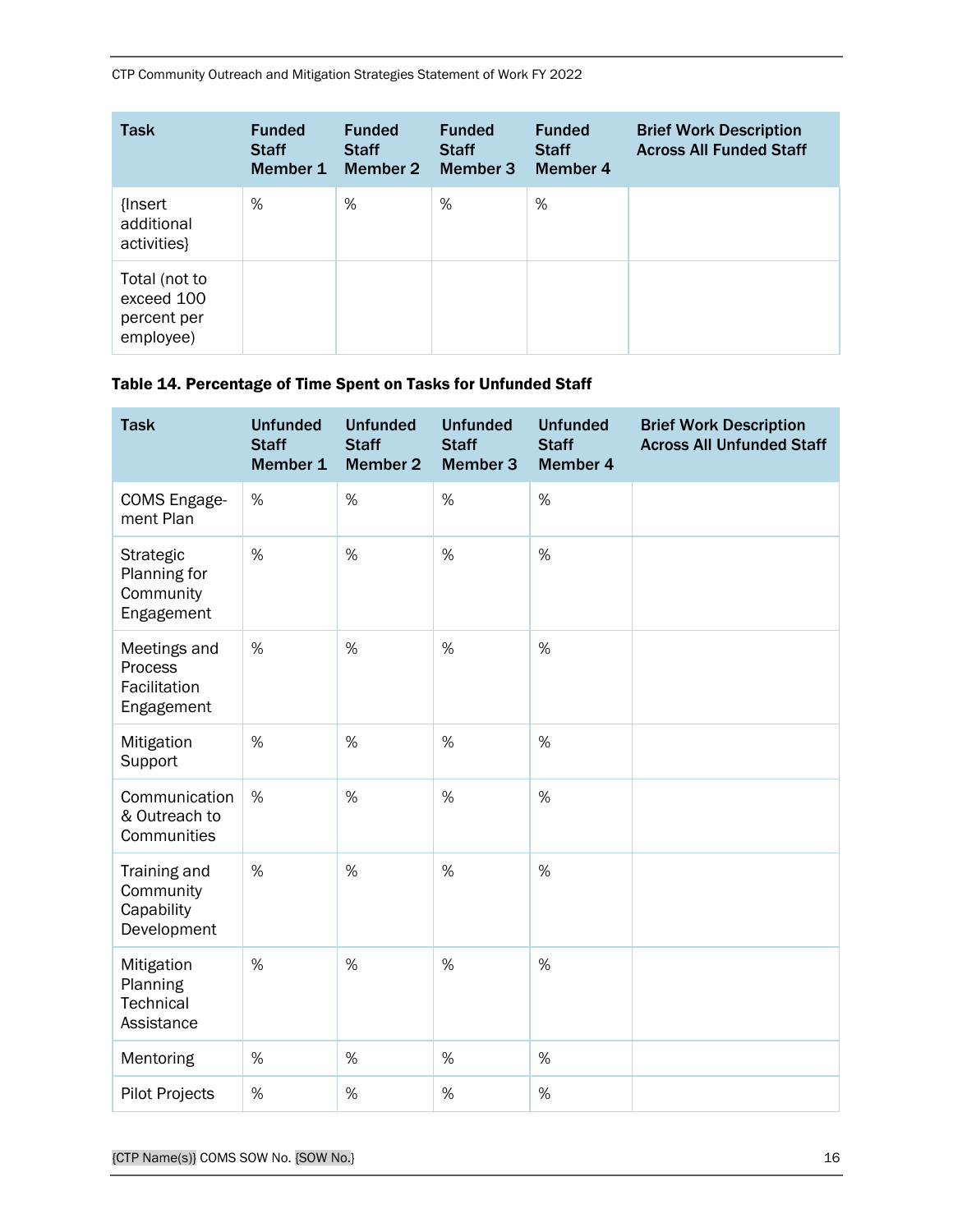| <b>Task</b>                                             | <b>Unfunded</b><br><b>Staff</b><br>Member 1 | <b>Unfunded</b><br><b>Staff</b><br>Member 2 | <b>Unfunded</b><br><b>Staff</b><br>Member 3 | <b>Unfunded</b><br><b>Staff</b><br>Member 4 | <b>Brief Work Description</b><br><b>Across All Unfunded Staff</b> |
|---------------------------------------------------------|---------------------------------------------|---------------------------------------------|---------------------------------------------|---------------------------------------------|-------------------------------------------------------------------|
| {Insert<br>additional<br>activities}                    | %                                           | %                                           | %                                           | %                                           |                                                                   |
| Total (not to<br>exceed 100<br>percent per<br>employee) |                                             |                                             |                                             |                                             |                                                                   |

## <span id="page-19-0"></span>1.3. Schedule and Performance

Instructions: Insert deliverables for all activities included in this COMS SOW in [Table 15](#page-19-1) below. Examples provided in italics. Deliverables can be listed individually or grouped into a single deliverable date. Due dates will be negotiated with the FEMA Regional PO.

| <b>SOW Activities</b>                     | <b>Deliverable</b>             | <b>Deliverable Due Date</b>     | <b>Submitted To</b> |
|-------------------------------------------|--------------------------------|---------------------------------|---------------------|
| <b>COMS Engagement</b><br>Plan (required) | <b>COMS Engagement</b><br>Plan | Ex. 2 months from<br>award date | FEMA Regional PO    |
| [TBD]                                     |                                |                                 |                     |
| [TBD]                                     |                                |                                 |                     |
| [TBD]                                     |                                |                                 |                     |
| [TBD]                                     |                                |                                 |                     |

#### <span id="page-19-1"></span>Table 15. COMS Deliverables Schedule

The activities documented in this SOW shall be completed in accordance with [Table 15.](#page-19-1) COMS Deliverables Schedule. If changes to this schedule are required, the CTP shall coordinate with FEMA and other necessary Mapping Partners in a timely manner. Deliverables must be uploaded to the MIP unless otherwise approved by the FEMA Regional PO and it is the CTP's responsibility to make sure that final deliverables are stored to the MIP prior to the end of period of performance.

#### <span id="page-19-2"></span>Table 16. Performance Measures Targets

Note: Insert appropriate measures in [Table 16](#page-19-2) below based on the document "2022 CTP Performance Measures Matrix" in the Appendix of the Notice of Funding (NOFO) Opportunity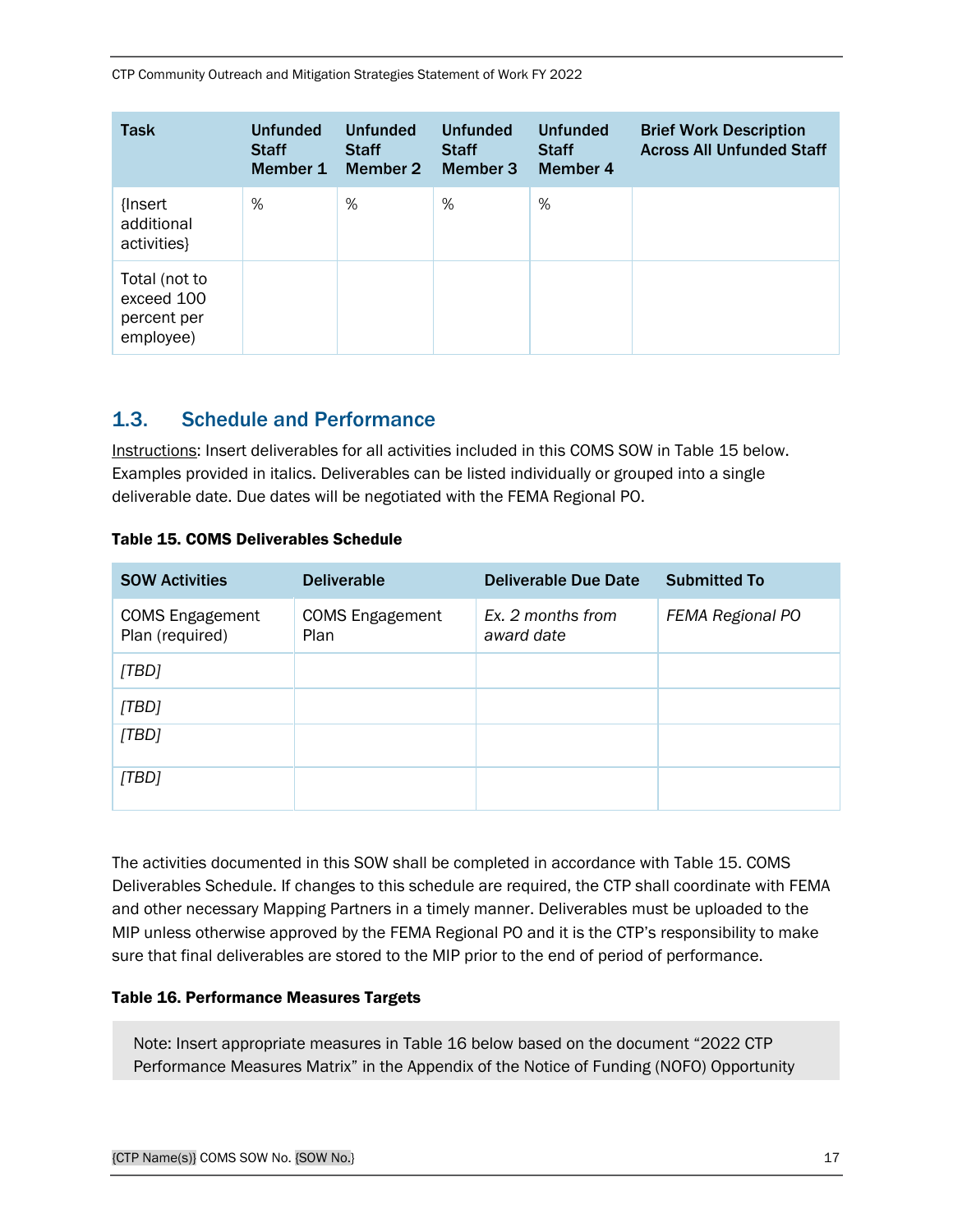and coordinate with your FEMA Regional PO. This instructional note should be deleted prior to application submission.

| Outcome <sup>1</sup>                                                                                                                                                                                                                                            | Output Measurement <sup>2</sup> (with customized Target)                                                                                                                                                                                                                                                                                                                                                                                                                                                                                                                                                                                                                                                                        | <b>Recorded Unit/Scale</b>                                                                                                                                                                                    |
|-----------------------------------------------------------------------------------------------------------------------------------------------------------------------------------------------------------------------------------------------------------------|---------------------------------------------------------------------------------------------------------------------------------------------------------------------------------------------------------------------------------------------------------------------------------------------------------------------------------------------------------------------------------------------------------------------------------------------------------------------------------------------------------------------------------------------------------------------------------------------------------------------------------------------------------------------------------------------------------------------------------|---------------------------------------------------------------------------------------------------------------------------------------------------------------------------------------------------------------|
| Evidence of continued<br>maintenance, using<br>non-Federal funds, of<br>the<br>processes/systems to<br>support collection,<br>development,<br>evaluation,<br>dissemination, and<br>communication of<br>flood hazard and risk<br>assessment data and<br>mapping. | [insert %] of non-federally funded identify<br>maintenance activities for CTP agreement.<br>Identify appropriate maintenance activities when<br>customizing this metric. Examples of<br>maintenance activities include:<br>1.<br>Continued data collection related to changes<br>in flood hazards and development in flood-<br>prone areas<br>2.<br>Continued upgrades to data collection or<br>mapping capabilities to incorporate new<br>technologies<br>3.<br>Preparation of multiple-year mapping or data<br>collection plans<br>Maintenance of equipment and supplies,<br>4.<br>such as hardware, software, licenses,<br>certifications, etc. that are necessary to<br>complete, review, monitor and report on the<br>work | Should be expressed<br>as either "Achieved"<br>or "Not Achieved" for<br>completing non-<br>federally funded<br>maintenance<br>activities for the CTP<br>agreement.                                            |
| Advancement of<br>program metrics<br>and/or<br>accomplishment of<br>project performance<br>measures, captured<br>as Earned Value                                                                                                                                | Report on Schedule Performance Index (SPI) and<br>Cost Performance Index (CPI). Must be between<br>0.92 and 1.08. If it is not, provide information on<br>what is being done to correct the problem.                                                                                                                                                                                                                                                                                                                                                                                                                                                                                                                            | <b>SPI Ratio (Budgeted</b><br>Cost of Work<br>Performed/Budgeted<br>Cost of Work<br>Scheduled<br>[planned])<br>CPI ratio (Budgeted<br><b>Cost Work</b><br>Performed/ Actual<br><b>Cost Work</b><br>Performed) |
| {Insert Outcome}                                                                                                                                                                                                                                                | {Insert Output Measurement}                                                                                                                                                                                                                                                                                                                                                                                                                                                                                                                                                                                                                                                                                                     | {Insert Recorded<br>Unit/Scale}                                                                                                                                                                               |

<span id="page-20-0"></span><sup>1</sup> An outcome is an observable and measurable change of knowledge, behavior, skills, and/or efficiency due to CTP project.

<span id="page-20-1"></span><sup>2</sup> An output is a direct, specific, & quantifiable product of CTP activities that lead to /indicate success of the intended outcome, expressed in units of measure that enable quantifiable recording of performance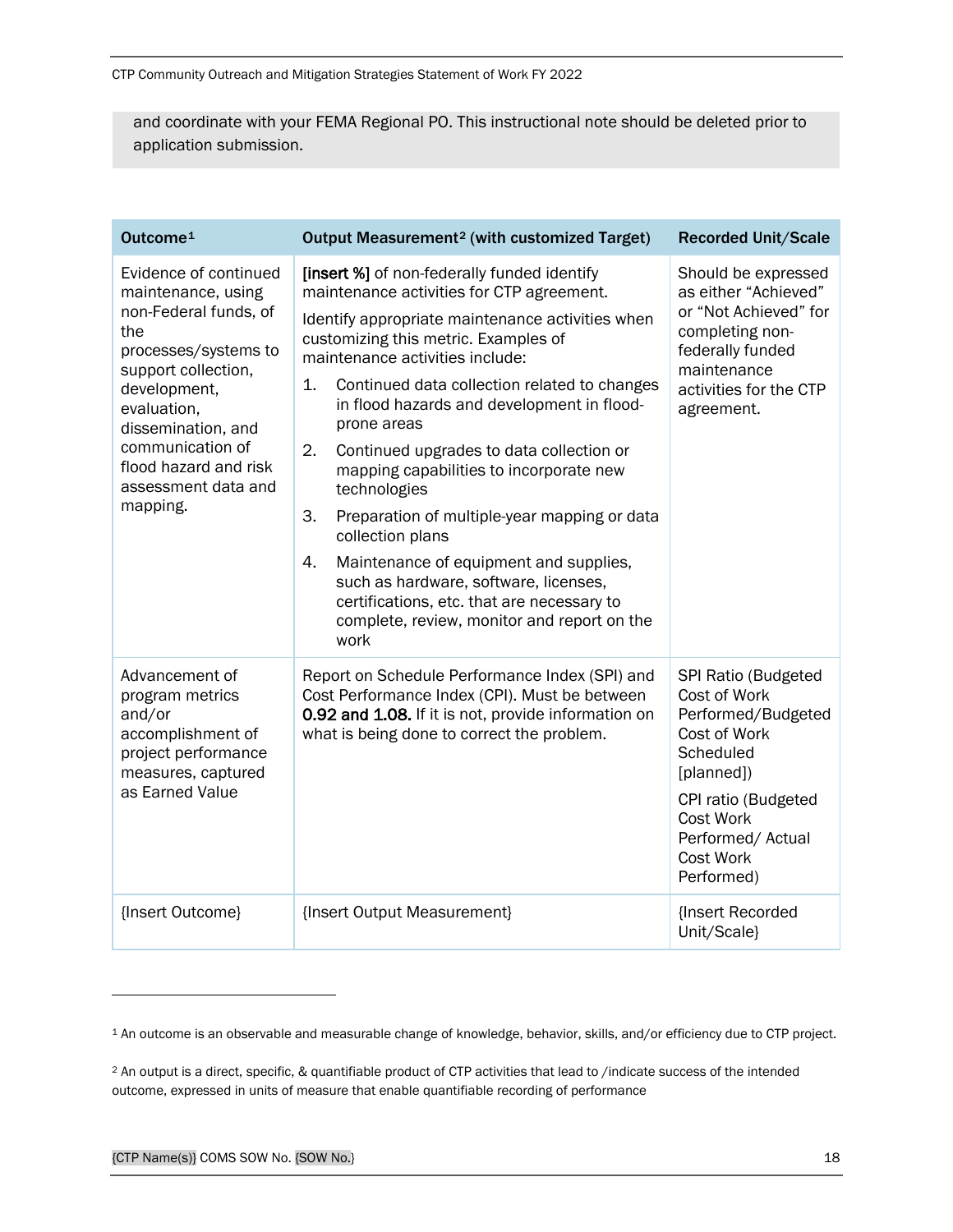| Outcome <sup>1</sup> | Output Measurement <sup>2</sup> (with customized Target) | <b>Recorded Unit/Scale</b>      |
|----------------------|----------------------------------------------------------|---------------------------------|
| {Insert Outcome}     | {Insert Output Measurement}                              | {Insert Recorded<br>Unit/Scale} |
| {Insert Outcome}     | {Insert Output Measurement}                              | {Insert Recorded<br>Unit/Scale} |

## <span id="page-21-0"></span>1.4. Standards

The standards relevant to this SOW are presented in FEMA Policy 204-078-1 Standards for Flood Risk Analysis and Mapping, Revision 12, dated November 2021 located on FEMA's website at [https://www.fema.gov/flood-maps/guidance-reports/guidelines-standards/standards-flood-risk](https://www.fema.gov/flood-maps/guidance-reports/guidelines-standards/standards-flood-risk-analysis-and-mapping-public-review)[analysis-and-mapping-public-review.](https://www.fema.gov/flood-maps/guidance-reports/guidelines-standards/standards-flood-risk-analysis-and-mapping-public-review) This Policy supersedes all previous standards included in the Guidelines and Specifications for Flood Hazard Mapping Partners, including all related appendices and Procedure Memorandums. Additional information, along with links to guidance documents, technical references, templates, and other resources that support these standards, may be found on the FEMA Guidelines and Standards website at [https://www.fema.gov/guidelines-and-standards](https://www.fema.gov/guidelines-and-standards-flood-risk-analysis-and-mapping)[flood-risk-analysis-and-mapping.](https://www.fema.gov/guidelines-and-standards-flood-risk-analysis-and-mapping) FEMA reviews standards on an annual basis and the most current version of the policy should be used.

Additionally, CTPs and their subawardees must comply with the regulations in Chapter 44 of the Code of Federal Regulations (CFR), and the appropriate year CTP Funding Opportunity Announcement and Agreement Articles. CTPs shall also coordinate with their regional office to determine additional requirements that should be met. CTPs shall coordinate with the FEMA Regional PO to confirm that technical assistance also complies with regional requirements. Additional information is available in FEMA's Incorporating Mitigation Planning Technical Assistance guidance document, available on the FEMA Guidelines and Standards website at [https://www.fema.gov/flood-maps/guidance-reports/guidelines-standards/guidance-femas-risk](https://www.fema.gov/flood-maps/guidance-reports/guidelines-standards/guidance-femas-risk-mapping-assessment-and-planning)[mapping-assessment-and-planning.](https://www.fema.gov/flood-maps/guidance-reports/guidelines-standards/guidance-femas-risk-mapping-assessment-and-planning)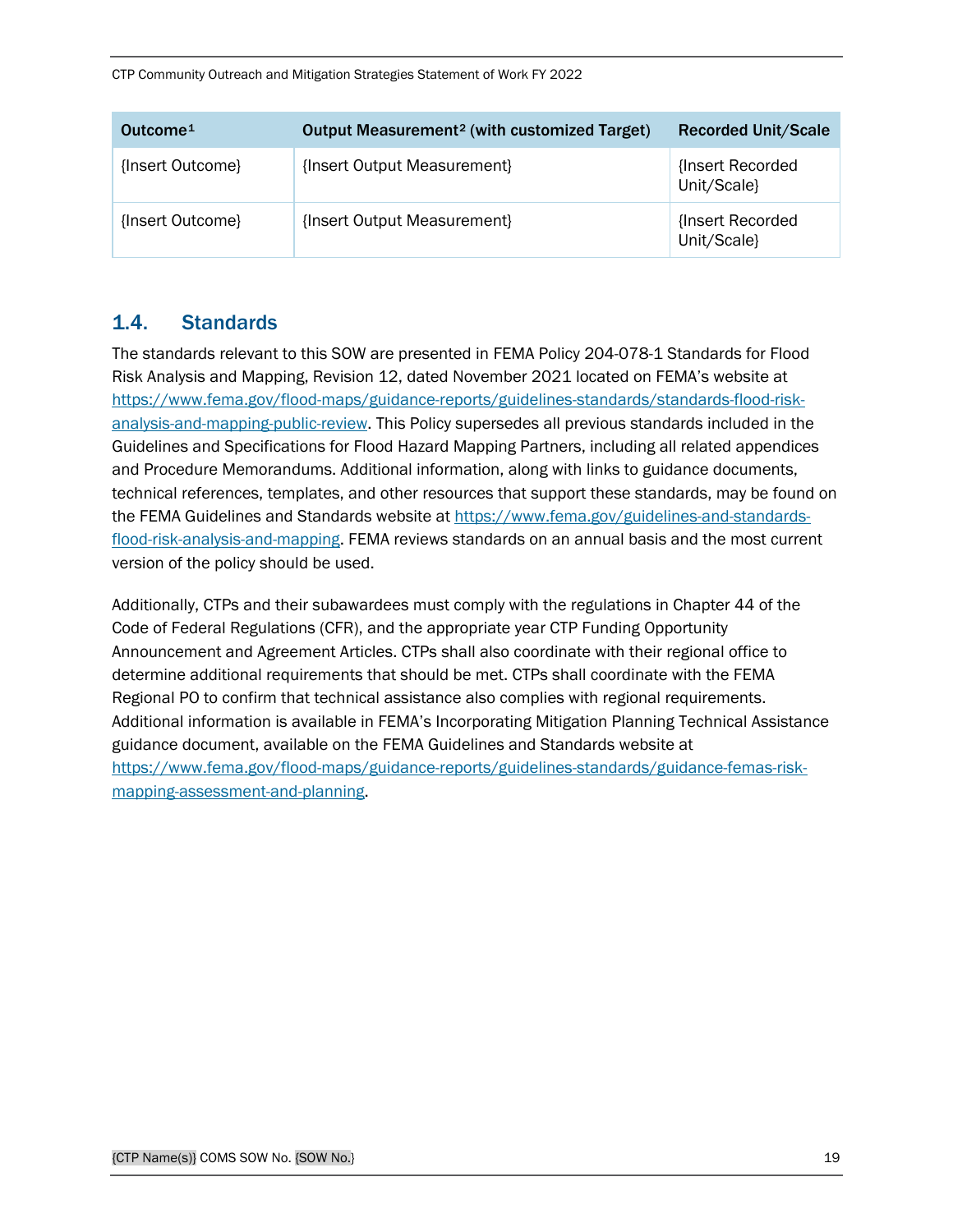## <span id="page-22-0"></span>1.5. Use of Contractors

Check applicable statement in [Table 17](#page-22-2) below.

#### <span id="page-22-2"></span>Table 17. Use of Contractors

| <b>Select</b><br>One | <b>Description of Contractor Options</b>                                                                                                                                                                                                                                                                                                                                                                                                                                                                                                                                                                                                                                                                                                                                                                       |
|----------------------|----------------------------------------------------------------------------------------------------------------------------------------------------------------------------------------------------------------------------------------------------------------------------------------------------------------------------------------------------------------------------------------------------------------------------------------------------------------------------------------------------------------------------------------------------------------------------------------------------------------------------------------------------------------------------------------------------------------------------------------------------------------------------------------------------------------|
|                      | Contractor support may be used for all activities within this SOW, except staffing and<br>mentoring, which must be completed by the CTP. Guidance provided in this part<br>includes, but is not limited to, contract administration and record keeping, notification<br>requirements, review procedures, competition, methods of procurement, and cost and<br>pricing analysis. 2 CFR Part 200 may be viewed online at http://www.ecfr.gov/cgi-<br>bin/text-<br>idx?SID=cc011f4fb962e68cb0da4bc91e8fbb43&mc=true&node=pt2.1.200&rgn=div5<br>Additionally, contractors must not pose a conflict-of-interest issue nor be active in<br>writing the scope of this SOW.                                                                                                                                            |
|                      | The CTP does not intend to use the services of a contractor for this SOW. No transfer of<br>funds to agencies other than those identified in the approved cooperative agreement<br>application shall be made without prior approval from FEMA. The CTP will identify the<br>name of the CTP contractor for services used as part of this SOW. The CTP shall ensure<br>that the procurement for all contractors used for this COMS Activity complies with the<br>requirements of 2 CFR Part 200.<br>Guidance provided in this part includes, but is not limited to, contract administration<br>and recordkeeping, notification requirements, review procedures, competition, methods<br>of procurement, and cost and pricing analysis. Additionally, contractors must not pose a<br>conflict-of-interest issue. |

## <span id="page-22-1"></span>1.6. Reporting and Performance

Financial Reporting: Because funding has been provided to the CTP by FEMA, financial reporting requirements for the CTP will be in accordance with the terms of the Cooperative Agreement Funding Opportunity Announcement, Articles of Agreement, or Award Notice for this SOW. The CTP shall also refer to [2 CFR Part 200.](http://www.ecfr.gov/cgi-bin/text-idx?SID=cc011f4fb962e68cb0da4bc91e8fbb43&mc=true&node=pt2.1.200&rgn=div5) The CTP shall provide financial reports to the FEMA Regional PO and Assistance Officer in accordance with the terms of the signed Cooperative Agreement for this SOW.

Performance Reporting: Recipients are responsible for providing a signed performance report using the required list of information shown in the NOFO (or and old SF-PPR if preferred) on a quarterly basis throughout the period of performance, including partial calendar quarters as well as for periods where no grant award activity occurs. The CTP shall refer to [2 CFR Part 200](http://www.ecfr.gov/cgi-bin/text-idx?SID=cc011f4fb962e68cb0da4bc91e8fbb43&mc=true&node=pt2.1.200&rgn=div5) to obtain minimum requirements for progress reporting. The FEMA Regional PO, as needed, may request additional information on progress.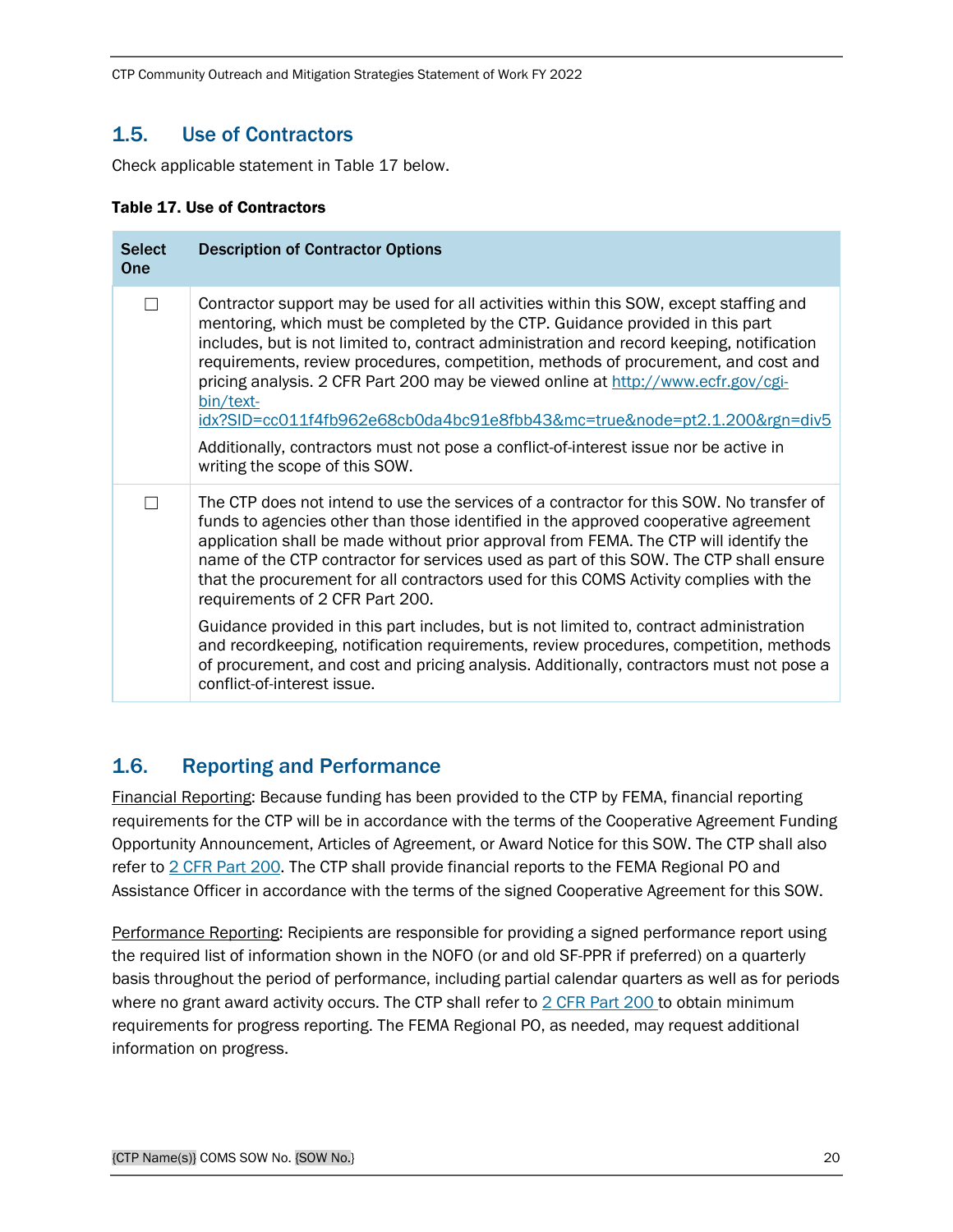The CTP may meet with FEMA and/or its contractor(s) as frequently as needed to review the progress of the project in addition to the quarterly financial and status submittals. These meetings may alternate between the FEMA Regional Office, the CTP office, and conference calls, as necessary.

The CTP must report performance of the grant in conjunction with the progress reporting. The performance of the CTP is measured by [Table 16. Performance Measures Targets.](#page-19-2) If you are completing a COMS project in conjunction with a Flood Risk Project MAS, then you may use the measures outlined in that MAS for your SF-PPP performance criteria.

Quantitative Targets for performance measures are defined above by using the 2022 CTP Performance Measures Matrix in conjunction with your FEMA Regional PO.

#### Earned Value Data Entry:

The CTP is required to report on the earned value of projects that are in the MIP monthly and must give explanations for variances outside of the tolerance defined above in [Table 16. Performance](#page-19-2)  [Measures Targets.](#page-19-2) The FEMA Regional Offices must implement a Corrective Action Plan (CAP) when a CTP partner is outside of the tolerance. A CAP must define the reason for the variance and the intended resolution. FEMA Regional Offices shall coordinate with FEMA Headquarters (HQ) when CAPs are developed.

COMS SOW/PM SOW tasks are now tracked in the MIP. Cost and schedule performance measures are defined in this SOW. These measures will be used to monitor partner performance and to determine future funding eligibility. Earned Value data entry involves updating cost, schedule, and performance (physical percent complete) in the MIP by the CTP each month for each assigned task. The CTP may contact the region to obtain additional guidance (as needed) for updating COMS/PM efforts in the MIP.

## <span id="page-23-0"></span>1.7. Privacy and Protection of Personally Identifiable Information

Your organizational access to the MIP signifies that you have access to Personally Identifiable Information (PII). As such, please ensure your organization has coordinated with the region so that each user is meeting the requirements with the new Risk Analysis Management Access Request (RAMSAR) process.

Please contact your FEMA Regional PO for more information.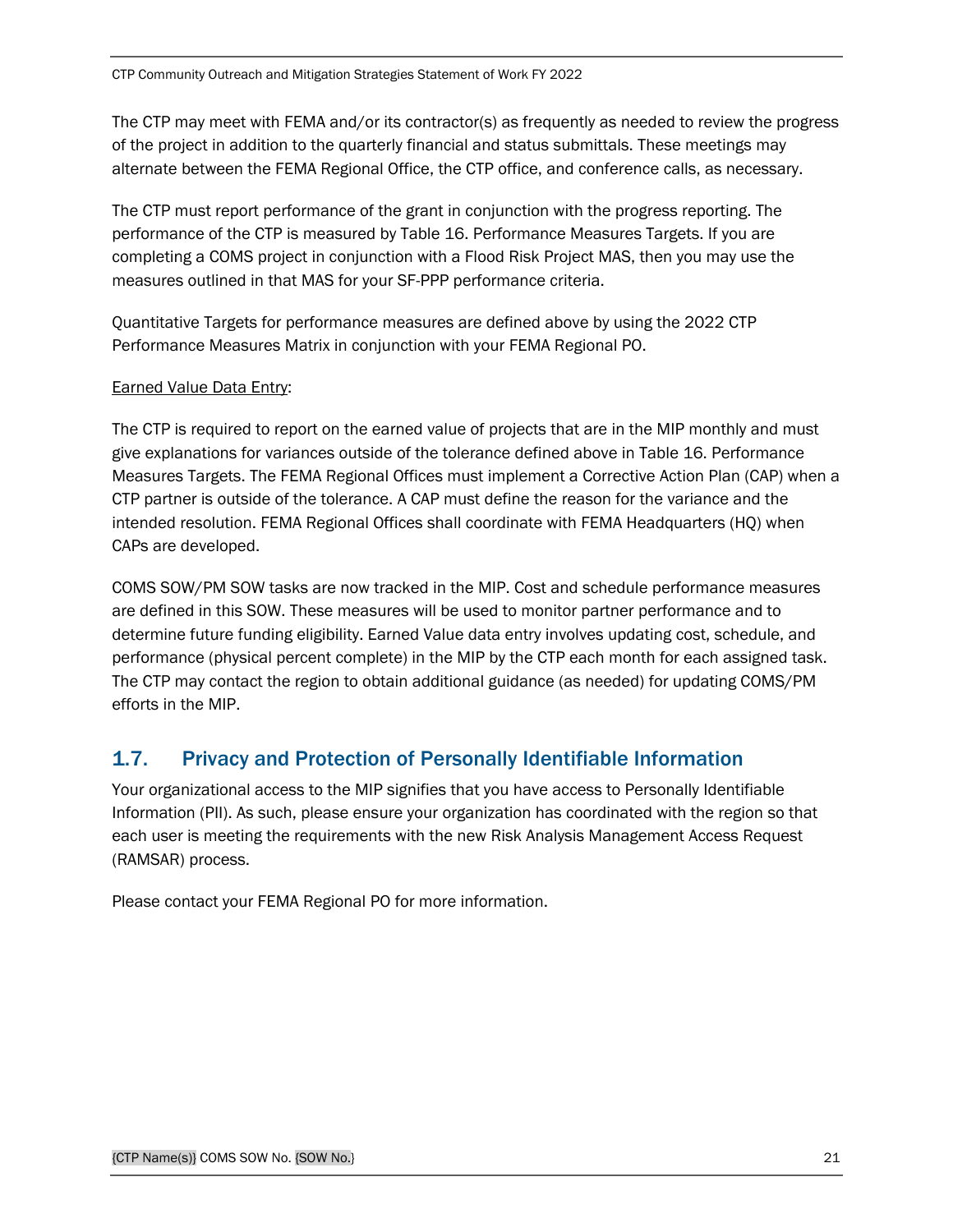# <span id="page-24-0"></span>2. Part 2 – Available COMS Scope Activities

Note, unless otherwise noted in Tables 3-12 in [Part 1.2.2](#page-6-0) in the Custom Scope Elements cell(s), CTP is required to fulfill all scope required within the tasks described below.

The activities outlined in this SOW will be completed as specified in the Cooperative Agreement Funding Opportunity Announcement, Award Notice, and/or Articles of Agreement. The SOW may be terminated at the option of FEMA or the CTP in accordance with the provisions of the Partnership Agreement. If the SOW is terminated, all products produced to date must be returned and remaining funds, provided by FEMA for this SOW, from uncompleted activities will be returned to FEMA.

The objective of the COMS activity documented in this SOW is to recognize and enhance activities undertaken by CTPs that create an environment where communities:

- **Understand their flood risk and the importance of addressing that risk.**
- Are more willing to engage with the Mapping Partner and FEMA to analyze their risks.
- Are better primed to take action to reduce their risk, based on that analysis.

Specifically, tasks funded under this SOW support and enhance COMS activities. All processes and deliverables shall be completed in accordance with FEMA's Guidelines and Standards for Flood Risk Analysis and Mapping, Revision 12, dated December 2021 located on FEMA's website at [www.fema.gov/guidelines-and-standards-flood-risk-analysis-and-mapping.](http://www.fema.gov/guidelines-and-standards-flood-risk-analysis-and-mapping) These guidelines and standards define the specific implementation of the statutory and regulatory requirements for National Flood Insurance Program (NFIP) flood risk projects and address the performance of related Risk MAP activities.

COMS tasks cannot result in the production of a Flood Insurance Rate Map (FIRM). The activity/activities that could be accomplished under the COMS SOW are as follows:

- COMS Engagement Plan (Required)
- Strategic Planning for Community Engagement
- Meetings and Process Facilitation
- Mitigation Support
- Communication and Outreach to Communities
- Training and Community Capability Development
- Mitigation Planning Technical Assistance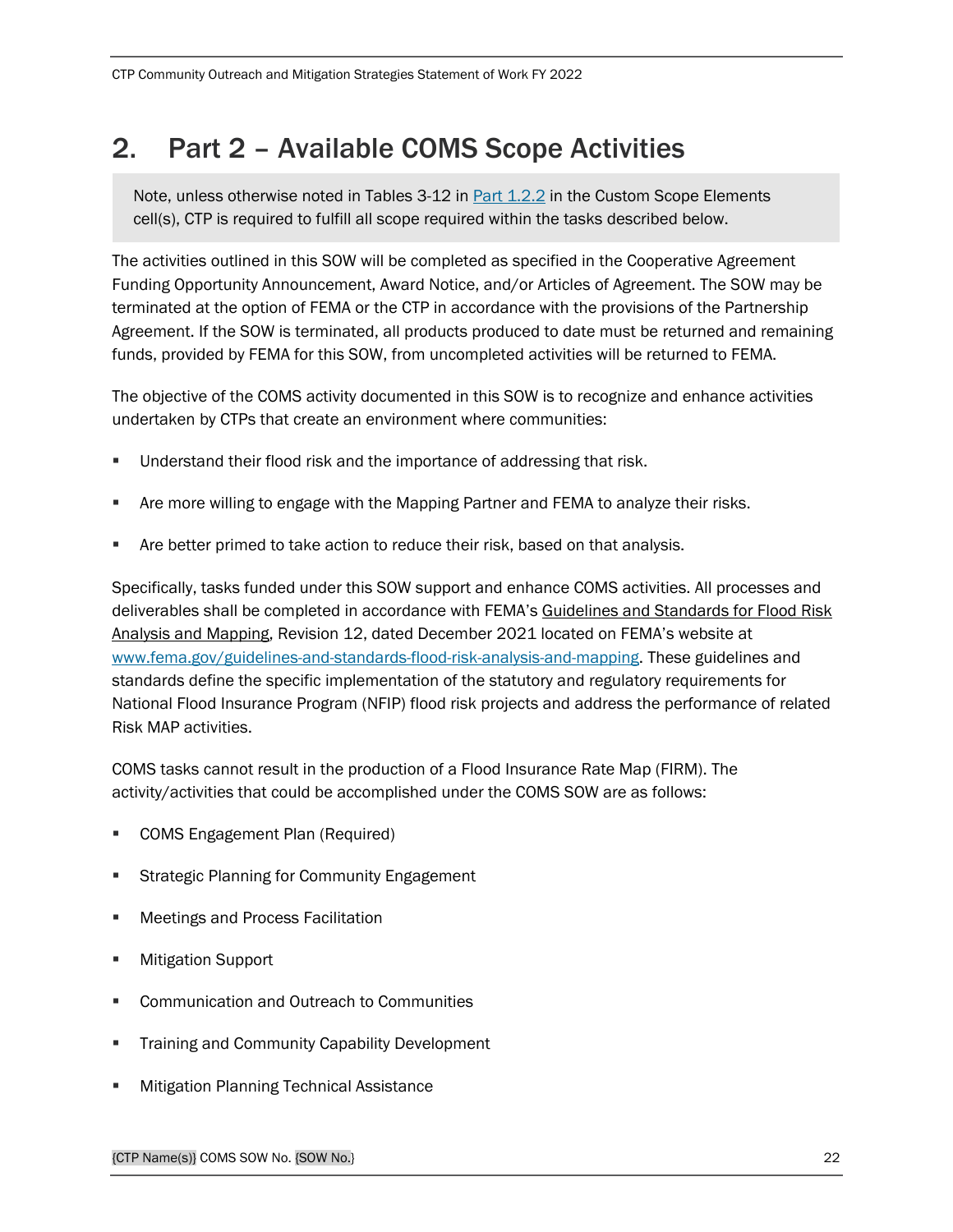- Pilot Projects
- Internal Partner Support Activities:
	- o Mentoring
	- o Staffing

## <span id="page-25-0"></span>2.1. COMS Engagement Plan (Required)

<span id="page-25-2"></span>Intent: Document prepared by recipients and used by Regional Offices in support of Risk MAP Multiyear Planning. This plan should identify the overarching approach to community engagement, that will then be implemented on a project-by-project basis. This plan must:

- 1. Document the capabilities and accomplishments of the partner related to COMS. For example, summarize the partner's capabilities to do community outreach and provide some examples of successful community outreach efforts. And/or provide an overview of the partners strategic approach to community engagement and critical factors in successfully engaging communities in reducing their risk.
- 2. Explain the recipient's vision for implementing or participating in Risk MAP, specifically describing how the partner's activities advance the vision, goals and objectives of Risk MAP for encouraging communities to take action to mitigate risk.
- 3. Include examples or updates from previous years' activities (if applicable).
- 4. Provide recommendations to FEMA regarding action and outreach potential for future Risk MAP projects within the State, regional or local area.

Recipients that are also completing activities under the PM SOW may combine Business Plan and the COMS Engagement Plan for these two SOWs into a comprehensive Business Plan that includes the required elements for both the PM SOW Business Plan and the COMS SOW Engagement Plan. Recipients must work with their FEMA Regional Office for additional details and requirements of Business/Engagement Plans, including due dates, for the State and/or Local Business Plans.

If CTP has both COMS and PM SOWs, then the COMS Engagement Plan will be combined with the Business Plan requirements of the PM and COMS awards into a single deliverable, with approval from the FEMA Regional PO. If this is the case, make that notation in Tables 3 to 12 in [Part 1.2.2.](#page-6-0)

## <span id="page-25-1"></span>2.2. Strategic Planning for Community Outreach and Engagement

Intent: The CTP will strategically prepare for engagement with communities and stakeholders, to strengthen and focus project discussions towards taking mitigation action to reduce natural hazard risk. This work can include the development of plans, to create a framework for action throughout a project, and/or can also include outreach activities with the community, to facilitate its forwarding progress in reducing risk.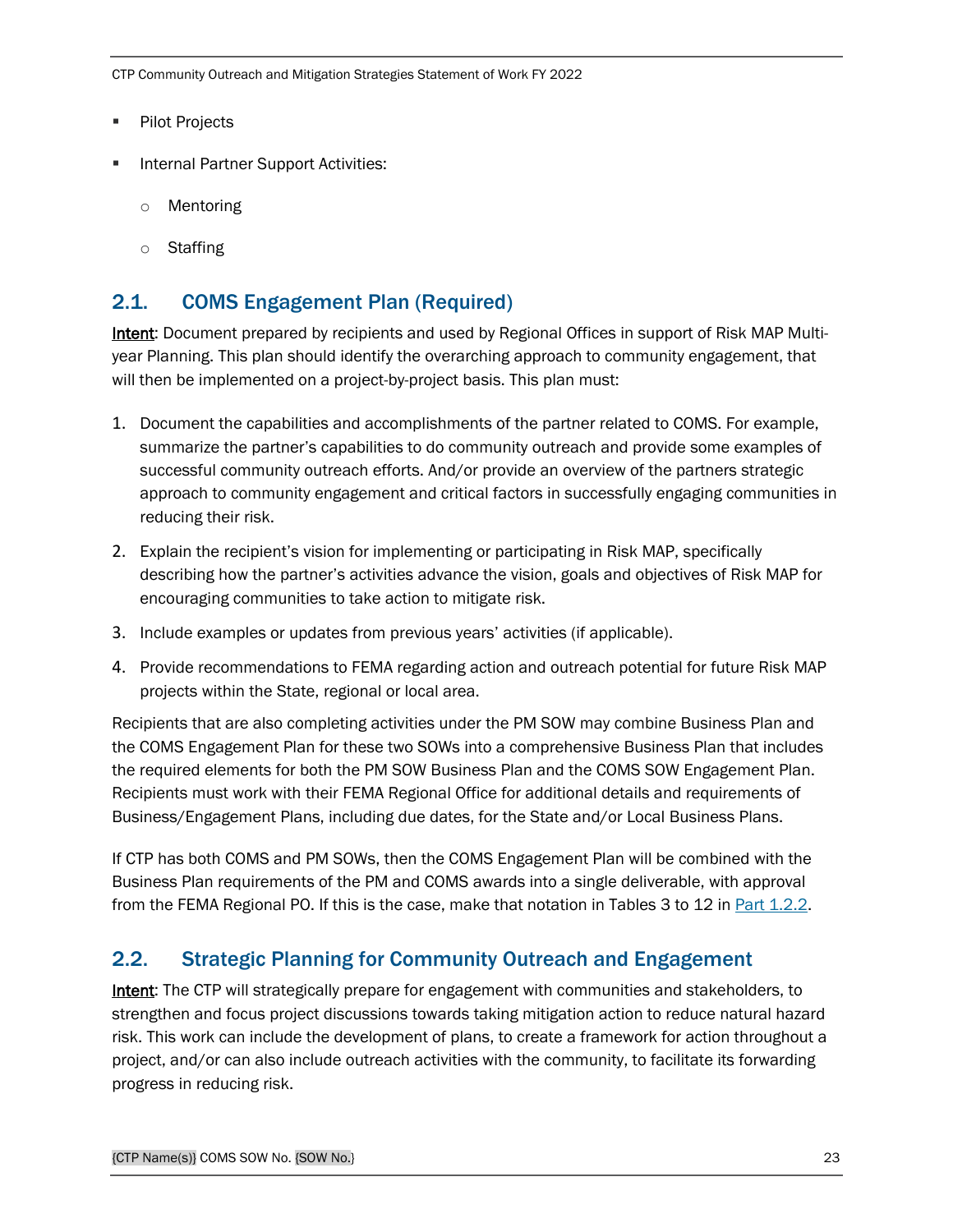There are many ways to encourage natural hazard reduction or mitigation:

- Ensure the community understands and accepts its flood risk.
- Invite non-traditional partners and community-based organizations that represent socially vulnerable populations to be part of the conversation
- Educate the community about how mitigation can help their community in a way that is meaningful to them.
- **Provide technical assistance to help identify what mitigation makes sense.**
- Ensure the right stakeholders (community officials, local influencers, regional and state partners, etc.) are involved in the work, so that the decision-making required for mitigation action can be achieved.
- Understand the community's other key concerns that might impact their interest and capacity and inform how best to engage with them.

Note: Communication and outreach activities described in this task are meant to be supplemental or complementary efforts to those identified in the Flood Risk Project MAS. CTPs and the FEMA region are responsible for confirming no duplication of effort in other awards (grants, cooperative agreements, interagency agreements, and contracts).

Unless otherwise amended in [Table 4. Task 2 – Strategic Planning for Community Outreach and](#page-8-0)  [Engagement](#page-8-0) in the "Custom Scope Elements" cell, completion of Strategic Planning for Community Outreach and Engagement task will include:

Awareness and Action Strategy - Develop a regional approach to better understand communities' needs and priorities by conducting research on demographics and socio-economic factors, community communications practices and preferences, evaluation of local plans and initiatives, identification of local decision-makers and potential advocates, mitigation history and potential roadblocks, existing relationships with state and federal agencies, etc. These collected insights can build stronger partnerships within a community, increase participation in and acceptance of the mapping process, and personalize risk messaging and meeting approaches specifically for communities. This can be useful to identify any barriers or inequities in a community and help develop a more equitable approach to serve the whole community.

Watershed and Community Assessment and Mitigation Action Plan - Assess a watershed and high priority communities to understand their mitigation priorities and their existing relationships with FEMA and other federal agencies to inform future outreach. The assessment may include local planners, floodplain administrators, elected officials, community leaders, local levee/dam/coastal leadership, business owners, residents, participants from other local departments such as public works, and others, based on local needs such as Non-governmental Organizations (NGOs) or local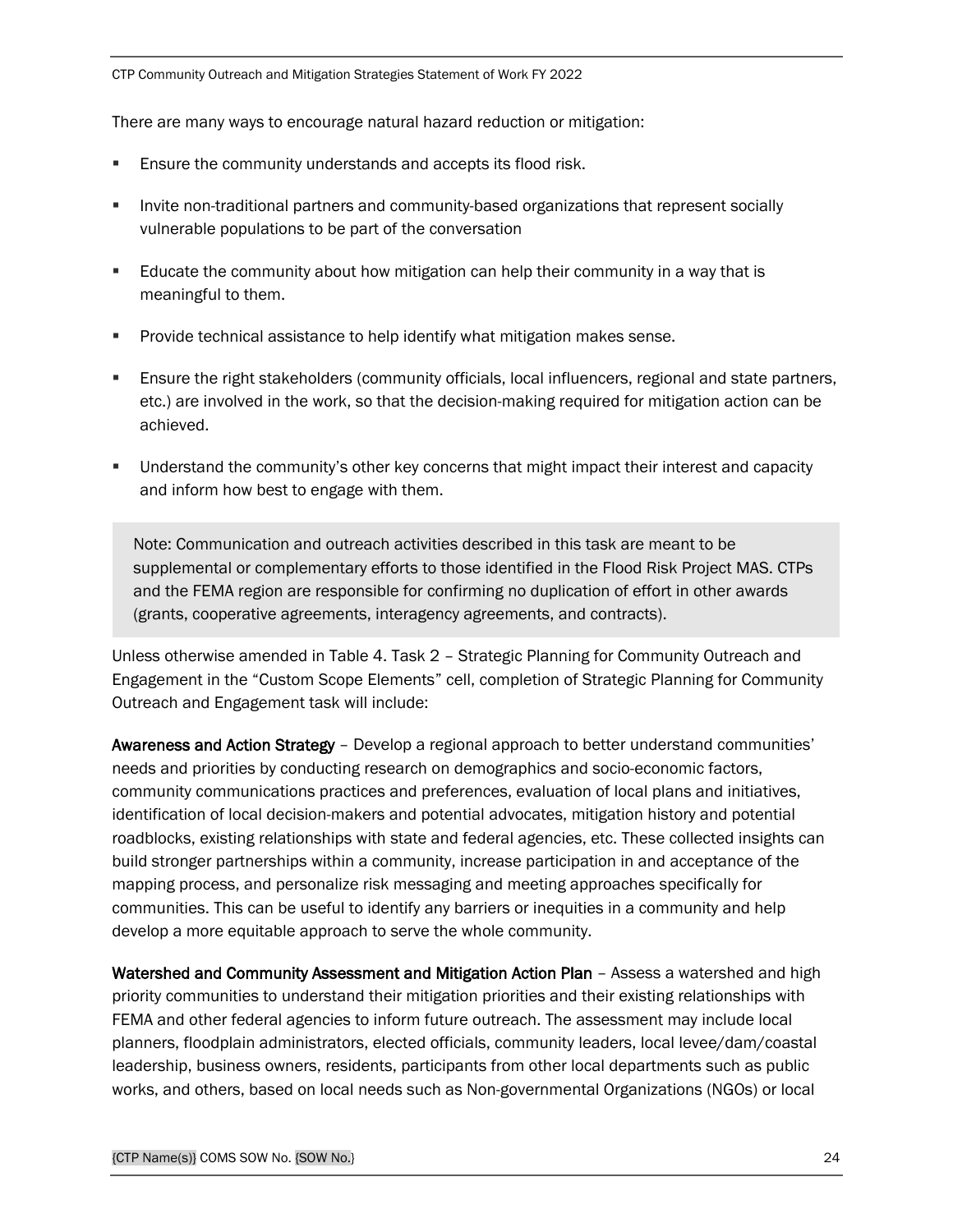initiatives. Local Hazard Mitigation Plans, FEMA's National Risk Index, the Center for Disease Control /Agency for Toxic Substances and Disease Registry's Social Vulnerability Index along with other planning processes/documents can inform this work; supplemental interviews would also be informative.

Relationship Management Plan – Identify how to establish and/or build relationships between FEMA, the partner, and local stakeholders. Consider the objectives, roles and responsibilities, and how you will measure success. Lean on local organizations or community champions to understand the nuances of a community and ensure you are capturing all community dynamics.

Community Prioritization – Prioritize the action potential, action readiness, or need of communities within a watershed to inform project scoping and planning. Consider marginalized communities or populations and how you might address any inequities when tailoring or providing services to close the equity gap.

Integration Planning – Help state, federal, and local partners coordinate efforts that move communities towards reducing flood risk. Convene a variety of stakeholders (who might have diverse goals) and provide tools and knowledge to conduct joint mitigation planning in a watershed. Consider a variety of planning tools, including those that address future conditions, and social vulnerability. The CTP will coordinate with their Regional PO to ensure up-to-date products and templates are used and new products are coordinated and fully reviewed prior to dissemination.

## <span id="page-27-0"></span>2.3. Meetings and Process Facilitation (if needed)

Intent: The CTP will hold meetings and facilitate the decision-making processes. Meeting activities are only allowable if they are not funded under an award for a specific project area outlined in a Flood Risk Project MAS, or the CTP must provide additional scope to clarify the difference between the funding under the COMS SOW and the MAS for the specific flood risk project. The following potential activities included in this task are listed below:

Process Facilitation – Support for implementation of the strategic planning efforts include: identifying and supporting key community priorities and key influencers; support community identification of mitigation opportunities; gap analysis of community requirements for mitigation implementation; ongoing relationship management; monitoring, evaluation, and update.

CTP will create materials in "plain language" to increase understanding for meeting participants.

Where practical, CTPs will strive towards applying accessibility principles in meetings such as ADA accessibility and Section 508 compliance.

All current policies on personally identifiable information regarding the allowed deliverables shall be followed.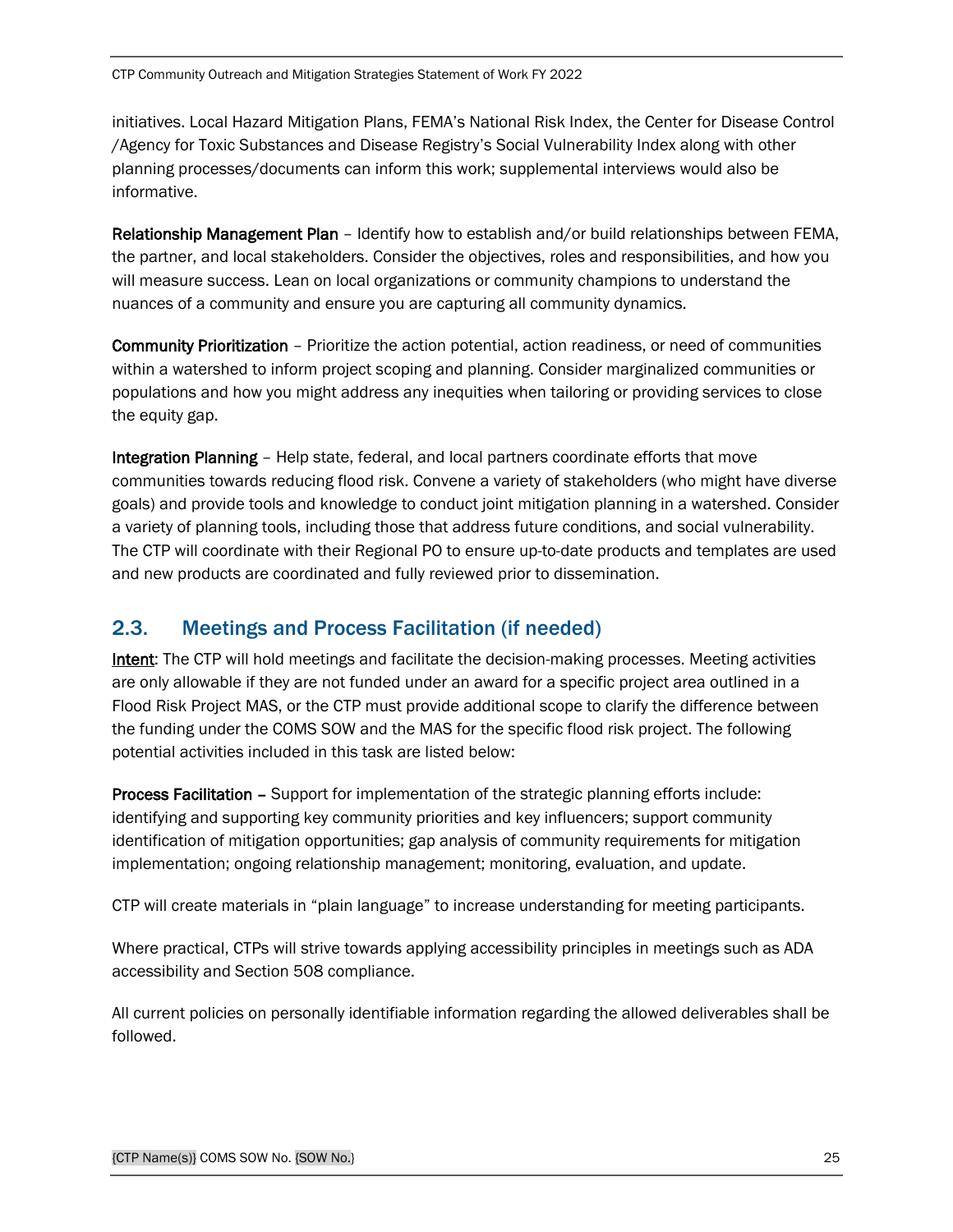The Mapping Partner shall notify FEMA and all applicable parties of all meetings with community officials at least 3 to 6 weeks prior to the meeting (with as much notice as possible). FEMA and/or its contractor(s) may or may not attend the community meetings.

## <span id="page-28-0"></span>2.4. Mitigation Support

Intent: The CTP will leverage Risk MAP data, analyses, products, and/or processes to support communities to advance mitigation actions. Funds cannot be used to update all or part of a Hazard Mitigation Plan but may be used to integrate hazard mitigation concepts into community plans and regulations.

The CTP shall work in close coordination with state and local Emergency Management Offices throughout the life cycle of a Risk MAP project to collect and quantify actions identified and actions advanced as part of a project specific MAS. Additionally, actions should be collected throughout the period of performance of this grant for any projects even after the close out of a Risk MAP project. This activity is used to provide for the coordinated effort with local emergency management to communicate with communities outside of the life cycle of the Risk MAP project, extending beyond completion of the project for all watersheds that fall within the Period of Performance of this SOW.

#### Activities include:

Action Identified - Support for communities to identify mitigation opportunities and/or select alternatives through the provision of data and/or analysis. Data is considered new data or aggregation of existing data that is delivered and disseminated in formats readily consumed by the end user. Analysis (i.e., risk assessments; social vulnerability analysis; triple bottom line analysis; or feasibility assessments) will be performed to help identify solutions to identified problems and/or develop requirements for project solutions. There also is an opportunity to help the community understand its geographic location in the larger watershed and how the topography of the watershed should be considered in the selection of mitigation projects, given that one community's effort can have an impact downstream or upstream. Support will also include helping communities understand what capacity they need to undertake a project, how to organize their approach to project planning, how to engage the appropriate stakeholders to gain consensus around project options, and how to pursue funding sources to support the project.

Action Advanced – Support for communities to advance mitigation opportunities including scoping/design; budgeting; obtaining funding; project planning; technical support for zoning, code, and/or ordinance development. Support will include helping communities navigate jurisdictional boundaries, political challenges related to gaining consensus and funding, support in navigating federal and state regulations and program requirements, identifying potential project partners, and educating the public about the benefit of the mitigation and any potential impacts that might occur during implementation.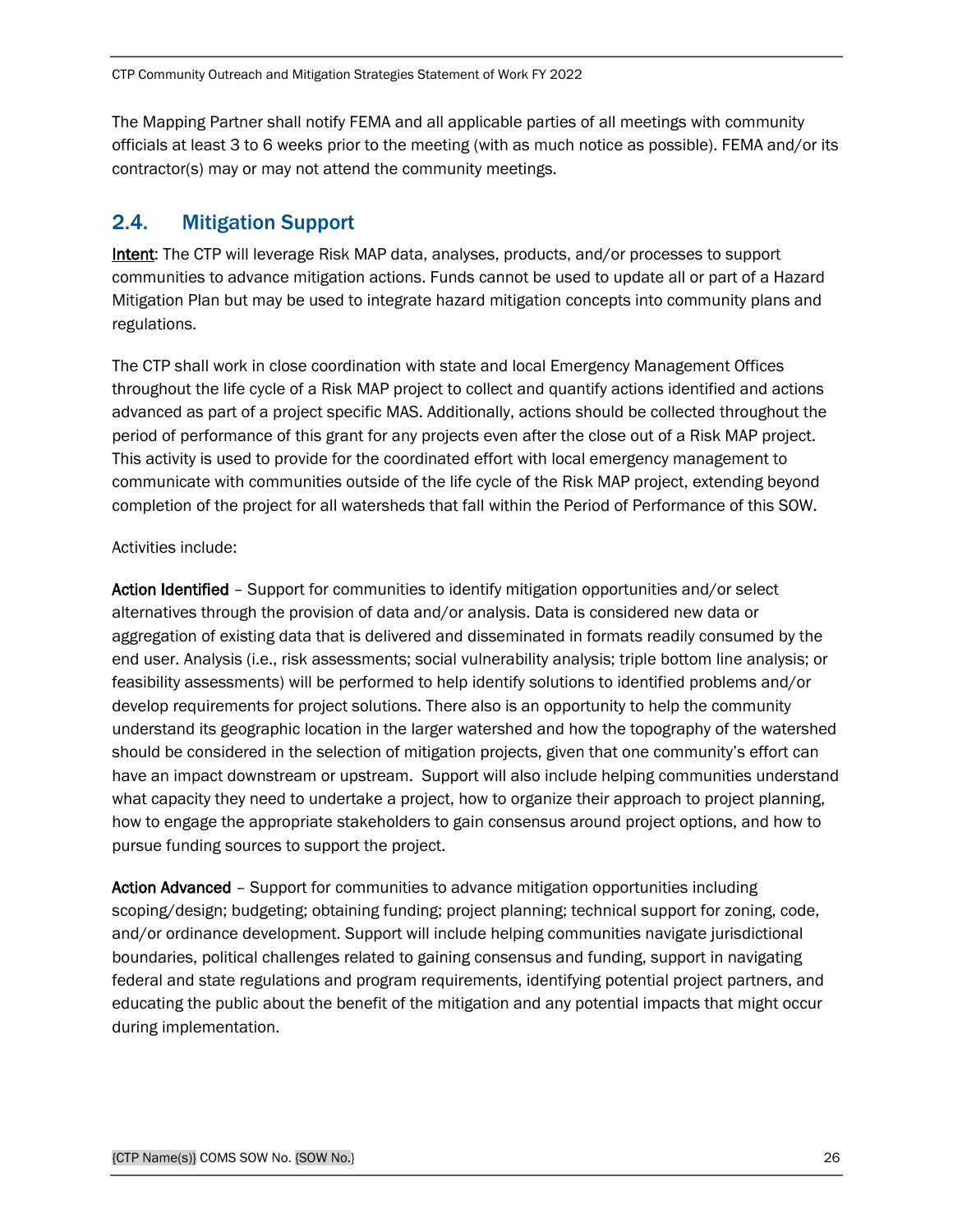Evaluation and Valuation – Support provided to the community to evaluate and demonstrate the value of the mitigation investment, including calculating economic, environmental and/or social benefits as well as avoided losses from natural hazard events.

Other – Other activities as negotiated with the FEMA region.

## <span id="page-29-0"></span>2.5. Communication and Outreach to Communities

Intent: The CTP will develop, promote and deliver resources and products to communities for risk awareness and mitigation action, such as developing messages and products to implement strategic outreach campaigns. Activities include:

Materials Development & Dissemination to Educate Communities – Develop and disseminate messages and materials that increase community understanding and awareness of both flood and other natural hazards and that support project work that is developing an updated assessment of community risk. Materials include: plain language explanations of how flood risk is assessed and displayed in a regulatory product; how flood risk data can be used to inform community planning, why community feedback is critical to a flood risk project, updated website content, etc. Consider needs of the community including translated or tailored materials, as needed.

Materials Development to Help Community Officials in Their Own Outreach – Sample media materials to help promote a public meeting or explain project status, social media content and imagery for community officials to use, sample website copy, etc. Provide guidance on the best strategies to engage a community based on the demographics, socioeconomic factors, and other elements that might improve engagement and understanding.

Other – Other activities as negotiated with the FEMA region.

## <span id="page-29-1"></span>2.6. Training and Community Capability Development

Intent: Develop and provide training to state and local officials throughout the course of a flood risk project (at the discretion of the Regional Office) that promotes awareness and mitigation action.

The CTP must ensure, and must provide documentation when requested by FEMA, that activities funded through this SOW do not replace activities funded under other federal grant programs, such as Hazard Mitigation Planning or Floodplain Management grant programs.

The recipient must identify if the training will be conducted by in-house staff or through contracted services.

Training can be provided at any time during a Risk MAP project, and it may be beneficial to include a series of training activities over the course of a flood risk project. The CTP will coordinate and/or administer training for communities and/or individual groups. The CTP will:

Determine target audience.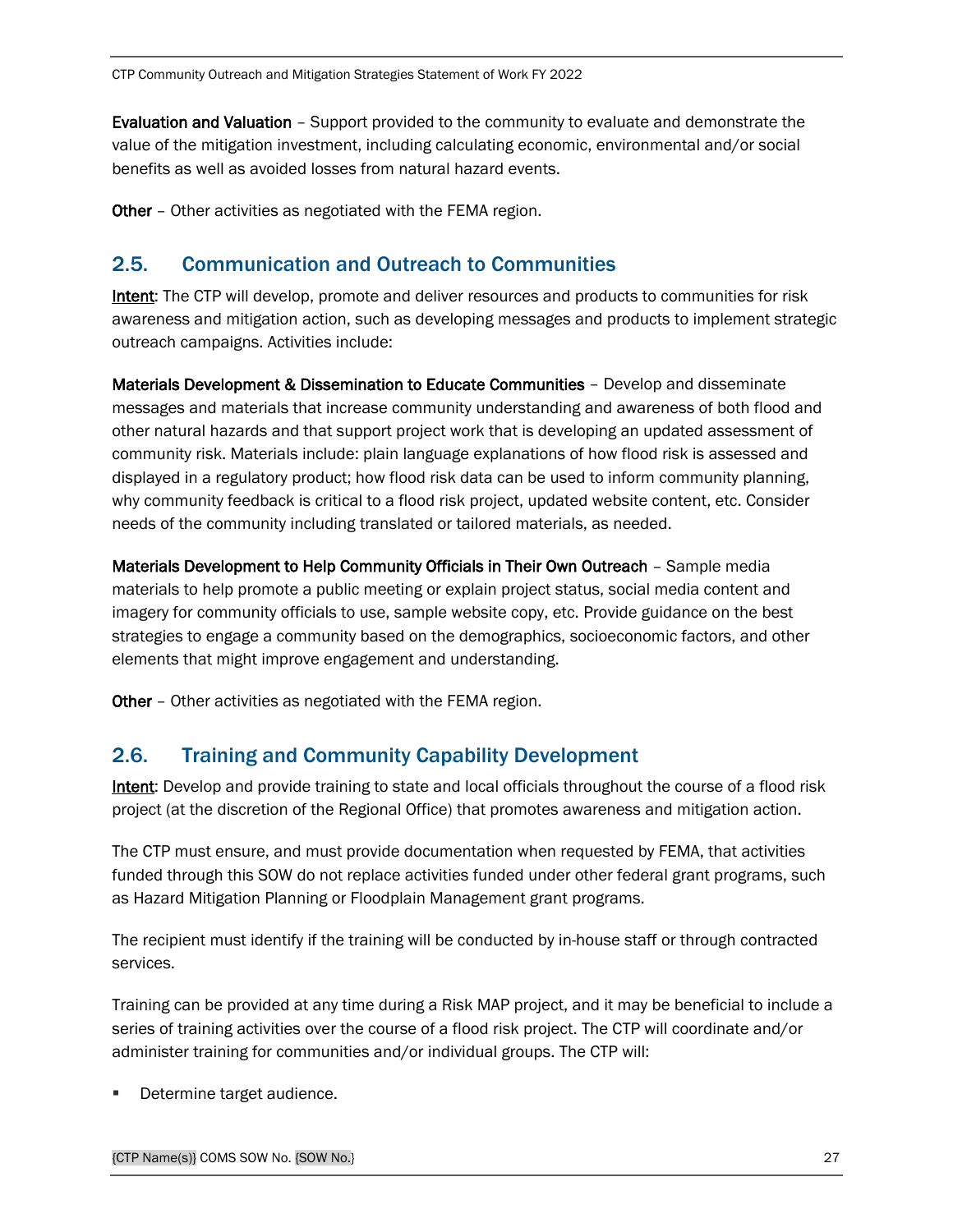- Advertise to, and confirm training participants.
- Determine training facility.
- Deliver training.
- **Conduct training evaluations.**
- Follow-up with participants on unresolved issues.

Activities will include planning, developing, and delivering trainings or direct support in the areas of:

Benefit Cost Analysis (BCA) – Support communities to identify, capture, and document the necessary data to run a BCA as well as understand how to run the FEMA approved BCA model. Funds cannot be used to run a benefit cost analysis.

Building Science – Support communities in the understanding of construction issues and opportunities in the identified natural hazard and risk areas.

Community Capability Development – Support building community capability to sponsor and implement mitigation actions through activities such as: capability assessment; gap analysis; and process, change, and project management.

Community Rating System (CRS) – How to integrate CRS elements into mitigation plans and floodplain ordinances (public information, mapping and regulation, flood damage reduction, warning, and response).

Community Planning – Support communities in the consideration of natural hazards in all relevant areas of community planning, i.e., comprehensive plans, capital improvement plans, stormwater management, etc.

Grant Application Development – Support communities in the development of scopes of work, schedules, and budgets for a successful mitigation activity grant application. Funds may not be used to develop, submit, or execute a grant proposal on behalf of a state, tribe, local jurisdiction.

Mitigation Planning Technical Assistance - Support communities by the creation and dissemination of training and technical assistance for achieving mitigation actions. This task cannot fund an activity that is already funded through another federal grant (including the PM SOW) and should not duplicate assistance available to any community engaged in a Risk MAP Project or a pre- or postdisaster grant funded through the Hazard Mitigation Assistance (HMA) program. Training can be provided at any time during the Risk MAP project. It may be desired to include a series of training activities over the course of a flood risk project.

Risk Assessment – Support communities in the assessment of relative risk for decision support, including HAZUS or other methods. Provide technical assistance on how to use a risk assessment tool.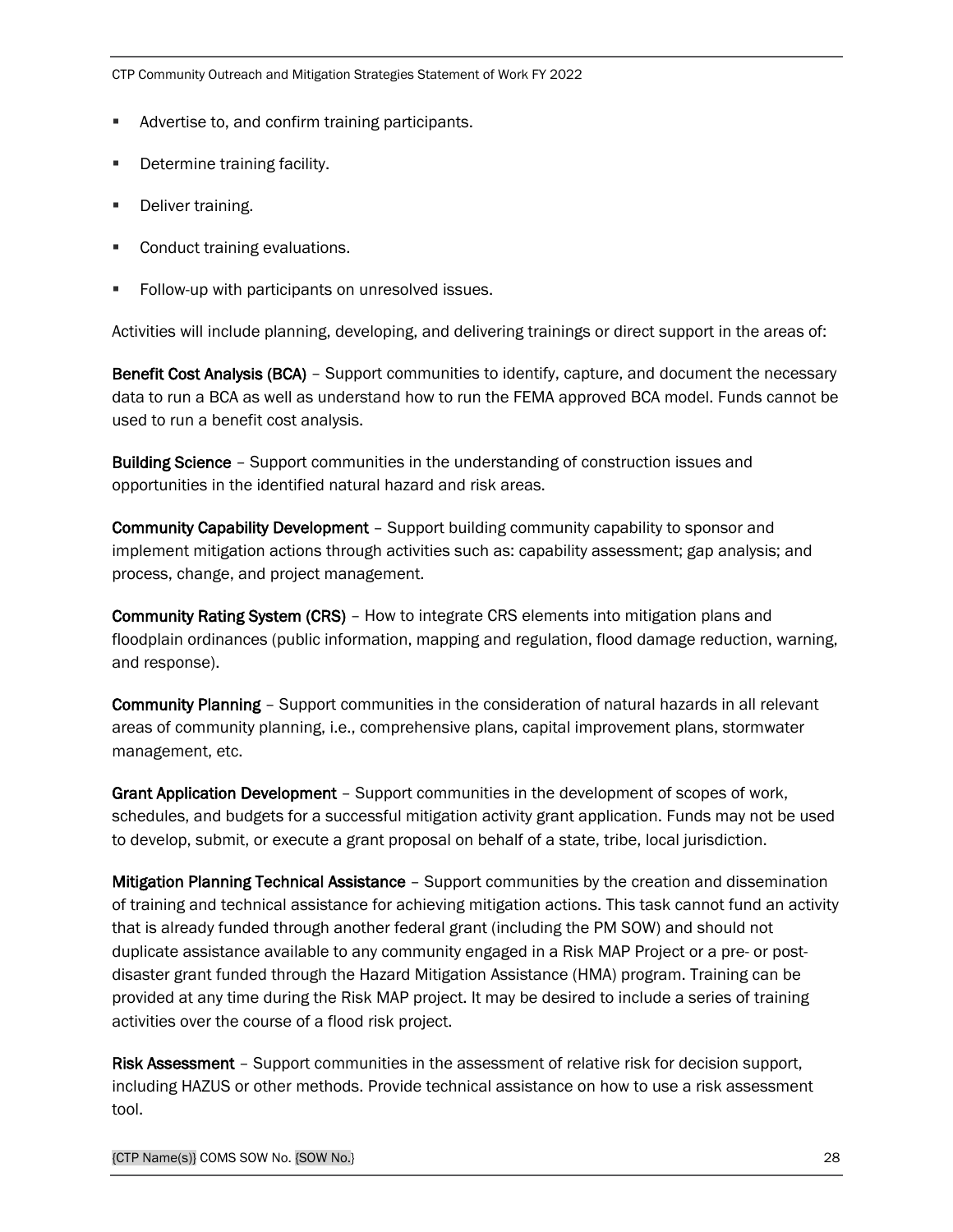Risk MAP Data Availability and Tools – Support building community capability to use and understand the regulatory and flood risk components and tools of a Risk MAP project including Flood Risk Products.

Other – Other activities as negotiated with the FEMA region.

## <span id="page-31-0"></span>2.7. Mitigation Planning Technical Assistance

Intent: Encourage Hazard Mitigation Plan implementation and advance community hazard mitigation actions through technical assistance that supports the Mitigation Planning Process and Risk MAP projects.

Develop and disseminate products and materials to support communities to develop, evaluate, update, and implement their mitigation plans and strategies. Technical Assistance provided through Risk MAP should focus on building a community's capability to plan for and reduce risk. Technical Assistance will encourage a community to implement or update their Hazard Mitigation Plan and advance community hazard mitigation actions through the Mitigation Planning Process in the form of administration. Technical Assistance can provide data related to the flood study or training on specific planning requirements, and resources for improved planning. The following steps are emphasized:

- Incorporating new flood hazard and risk information.
- Working with the community to update and refine mitigation strategies especially as related to new flood hazard/risk information.
- Training mitigation planning teams.
- Helping communities understand the benefits of incorporating mitigation concepts into existing community plans, programs, and policies.

This task may not be used to fund the creation or update of a Hazard Mitigation Plan. This task cannot fund an activity that is already funded through another federal grant (including the PM SOW) and should not duplicate assistance available to any community engaged in a Risk MAP project or an HMA planning or project grant, including planning-related activities HMA grants.

CTP must ensure that technical assistance activities proposed in the COMS SOW are focused on support related to community engagement, risk communication and identifying and/or advancing mitigation action, and that these activities are not duplicated in the Program Management SOW.

## <span id="page-31-1"></span>2.8. Staffing

Intent: Provide staff to support Risk MAP COMS activities. Contractor support may not be used for staffing and mentoring for this SOW. Staffing and mentoring must be completed by the CTP. CTP will provide details in Table 10. [Task 8 – Directly Funded Staffing](#page-14-0) and [Table 13. Percentage of Time](#page-17-0)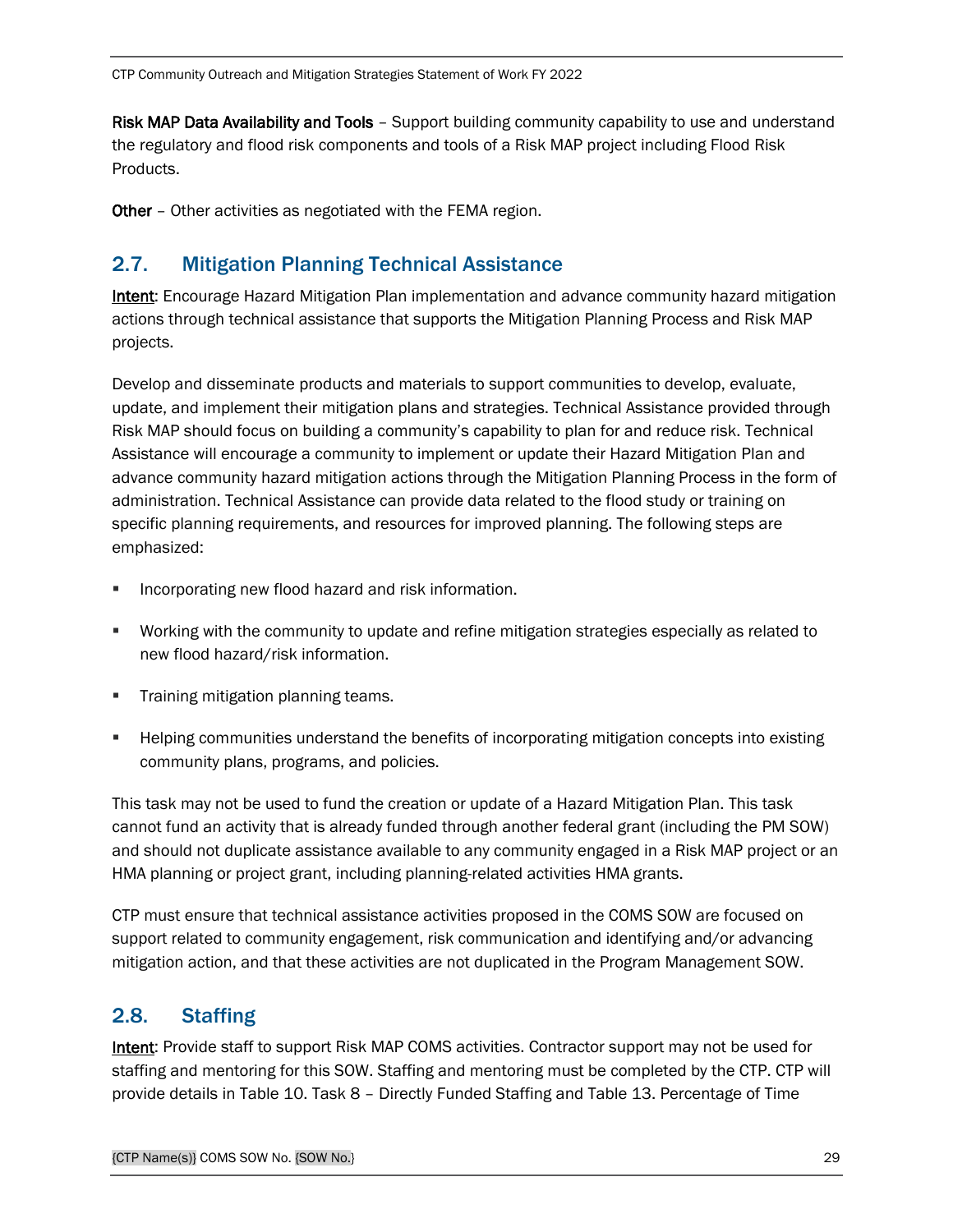[Spent on Tasks for Funded Staff](#page-17-0) and [Table 14. Percentage of Time Spent on Tasks for Unfunded](#page-18-0)  [Staff](#page-18-0) above.

## <span id="page-32-0"></span>2.9. Mentoring

Intent: Share CTP program experience and related information with peer participants regarding best practices and process improvements related to COMS activities. CTP will provide details in [Table 11.](#page-15-0)  [Task 9 – Mentoring.](#page-15-0)

## <span id="page-32-1"></span>2.10. COMS Pilot Projects

Intent: As defined by and negotiated with the FEMA Regional Office and approved in coordination with FEMA HQ. CTP will provide details in [Table 12. Task 10 – Pilot](#page-16-0) Projects .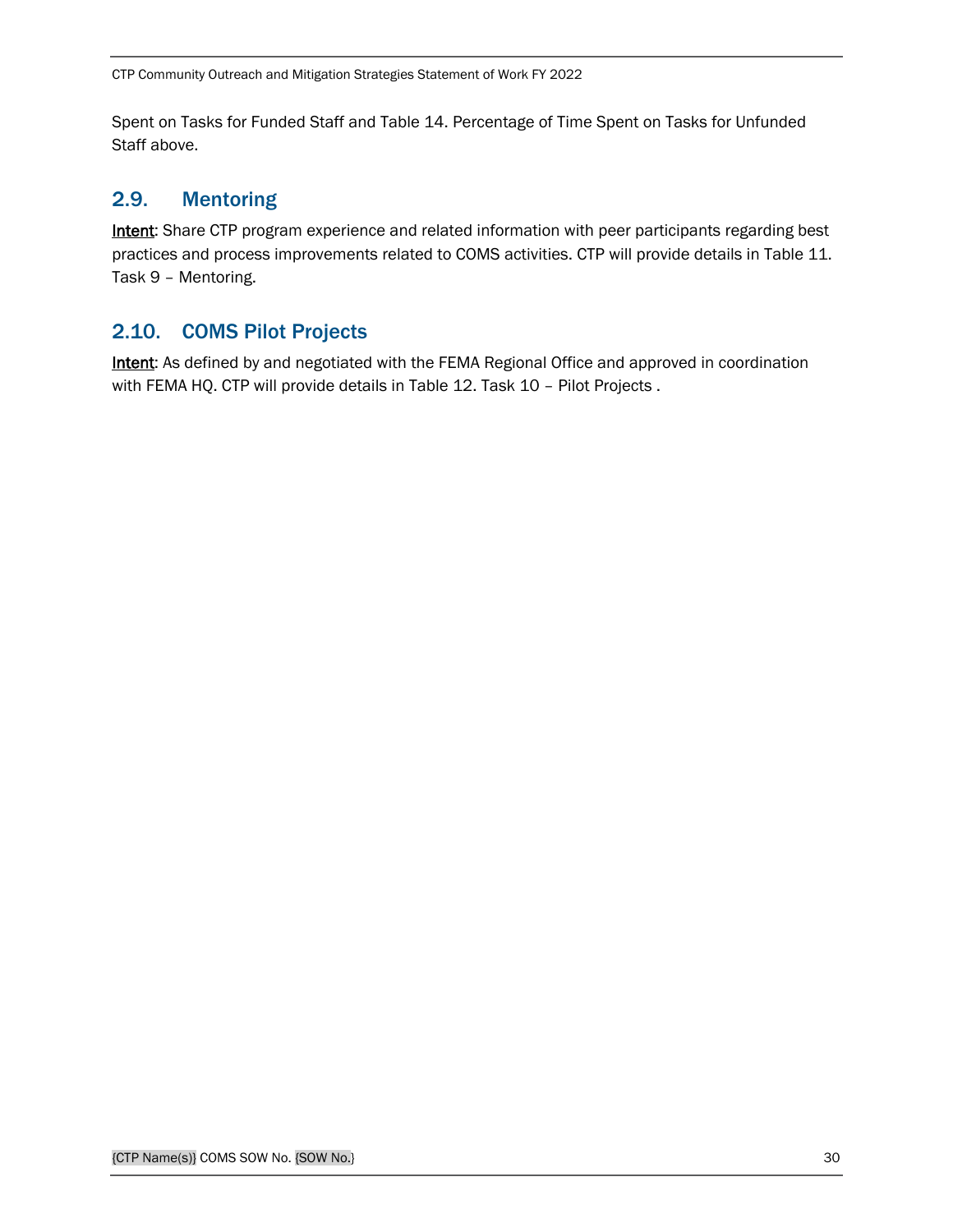# <span id="page-33-0"></span>Authorized Representative Signatures

Each party has caused this SOW to be executed by its duly authorized representative.

\_\_\_\_\_\_\_\_\_\_\_\_\_\_\_\_\_\_\_\_\_\_\_\_\_\_\_\_\_\_\_\_\_\_\_\_\_\_\_\_\_\_\_\_\_\_\_\_\_\_\_\_\_\_\_\_\_\_\_\_\_\_\_\_\_\_\_\_\_\_\_\_\_\_\_\_\_\_\_\_\_\_\_\_\_

{Insert name of CTP Project Manager} discussed and the control of the Date Project Manager {Insert CTP name}

Regional Project Officer

{Insert responsible party} Date and the set of the set of the set of the set of the set of the set of the set of the set of the set of the set of the set of the set of the set of the set of the set of the set of the set of

Federal Emergency Management Agency, Region {Insert region #}

{Insert name of state authorized representative} Date {Insert title of state authorized representative}

{In states where statutory and/or regulatory requirements require the state's review and/or approval of new flood hazard data, the state will be a signatory to a community's agreement. Otherwise, delete the state representative signature line.}

\_\_\_\_\_\_\_\_\_\_\_\_\_\_\_\_\_\_\_\_\_\_\_\_\_\_\_\_\_\_\_\_\_\_\_\_\_\_\_\_\_\_\_\_\_\_\_\_\_\_\_\_\_\_\_\_\_\_\_\_\_\_\_\_\_\_\_\_\_\_\_\_\_\_\_\_\_\_\_\_\_\_\_\_\_

\_\_\_\_\_\_\_\_\_\_\_\_\_\_\_\_\_\_\_\_\_\_\_\_\_\_\_\_\_\_\_\_\_\_\_\_\_\_\_\_\_\_\_\_\_\_\_\_\_\_\_\_\_\_\_\_\_\_\_\_\_\_\_\_\_\_\_\_\_\_\_\_\_\_\_\_\_\_\_\_\_\_\_\_\_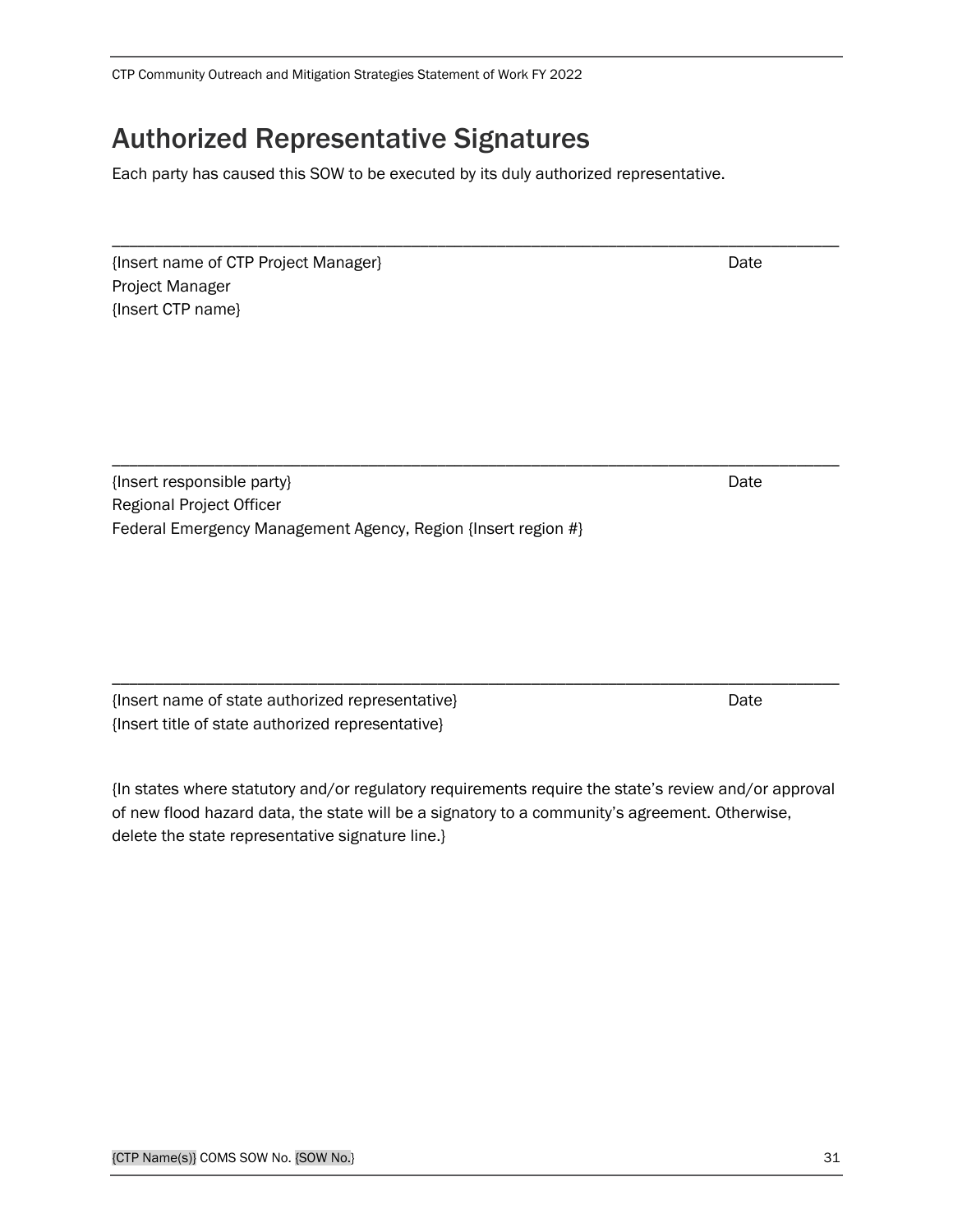# <span id="page-34-0"></span>List of Tables

| Table 4. Task 2 - Strategic Planning for Community Outreach and Engagement |  |
|----------------------------------------------------------------------------|--|
|                                                                            |  |
|                                                                            |  |
|                                                                            |  |
|                                                                            |  |
|                                                                            |  |
|                                                                            |  |
|                                                                            |  |
|                                                                            |  |
|                                                                            |  |
|                                                                            |  |
|                                                                            |  |
|                                                                            |  |
|                                                                            |  |

# <span id="page-34-1"></span>Acronyms

| <b>BCA</b> | Benefit Cost Analysis                               |
|------------|-----------------------------------------------------|
| CAP        | Corrective Action Plan                              |
| CFR        | Code of Federal Regulations                         |
| COMS       | <b>Community Outreach and Mitigation Strategies</b> |
| CPI        | Cost Performance Index                              |
| CRS        | <b>Community Rating System</b>                      |
| CTP        | <b>Cooperating Technical Partner</b>                |